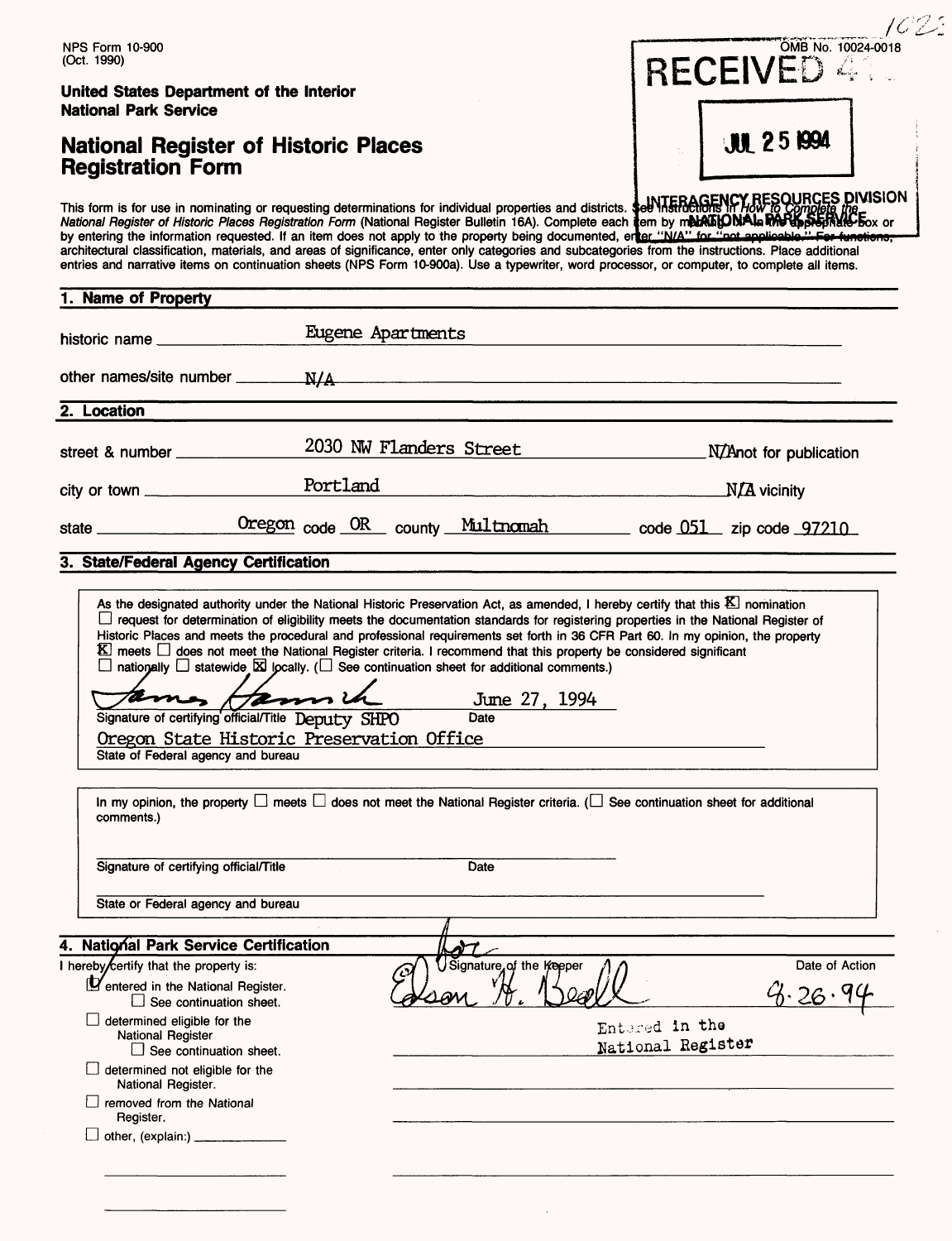|  | Eugene Apartments |
|--|-------------------|
|--|-------------------|

Name of Property

### Multnomah County, Oregon

County and State

| Contributing<br>Noncontributing<br>$\mathbf{1}$<br><b>Maria Landings</b> buildings                    |
|-------------------------------------------------------------------------------------------------------|
| structures<br><u> 1980 - Jan Barnett, fransk politik (f. 1980)</u>                                    |
| <b>Total</b><br>Number of contributing resources previously listed<br>in the National Register<br>N/A |
|                                                                                                       |
| <b>Current Functions</b><br>(Enter categories from instructions)<br>DOMESTIC: Multiple dwelling       |
| Australian                                                                                            |
| <b>Materials</b><br>(Enter categories from instructions)                                              |
| cement<br>foundation                                                                                  |
| cement<br>walls $\_\_\_\_\_\_\_\$                                                                     |
| built-up<br>asphalt:<br>$root \_$                                                                     |
|                                                                                                       |

 $\overline{\phantom{a}}$ 

 $\epsilon$ 

### **Narrative Description**

(Describe the historic and current condition of the property on one or more continuation sheets.)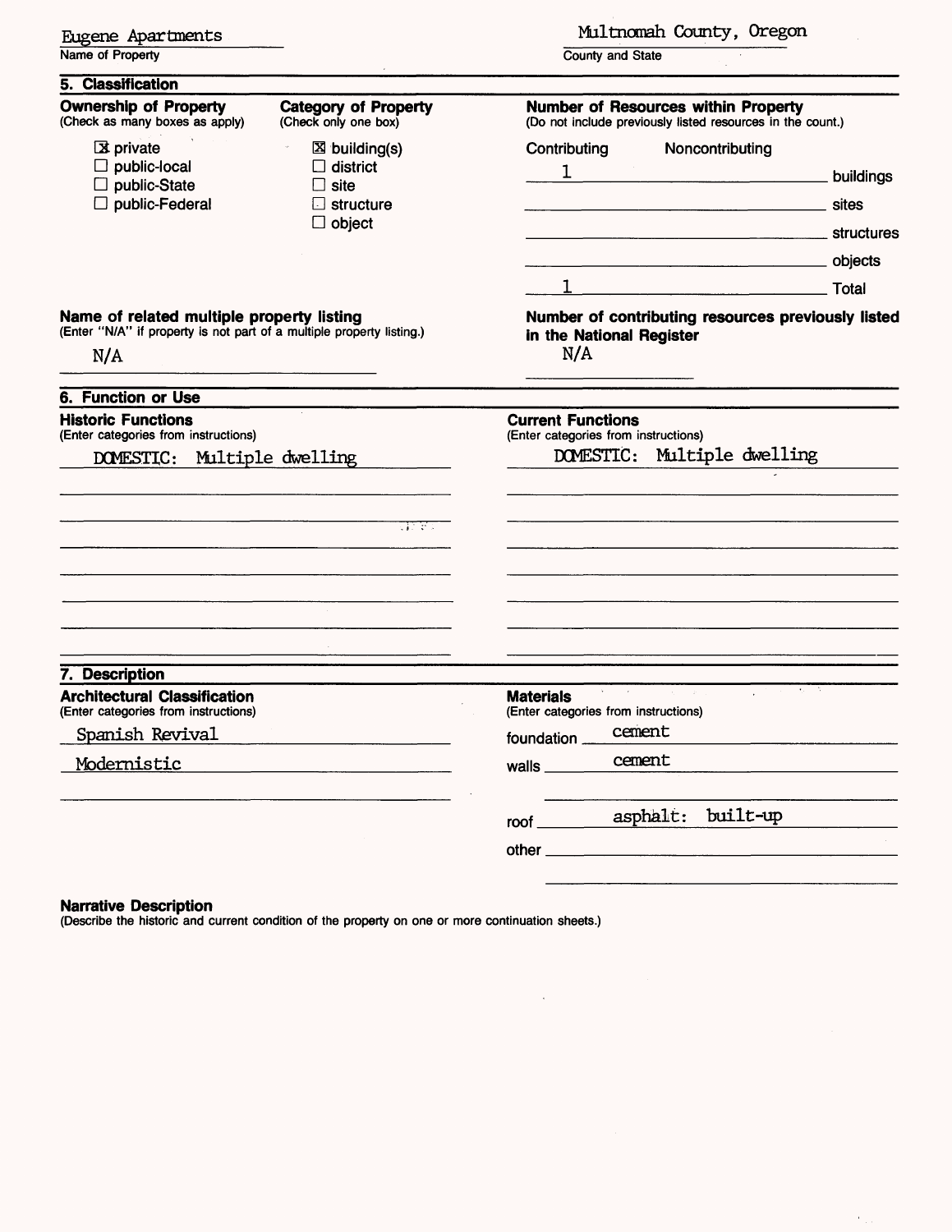$\mathfrak{z}$ 

| United States Department of the Interior<br><b>National Park Service</b> | <b>IRECEIVED</b>                       |  |  |
|--------------------------------------------------------------------------|----------------------------------------|--|--|
| <b>National Register of Historic Places</b><br><b>Continuation Sheet</b> | <b>JUL 25 1994</b>                     |  |  |
| Section number $\frac{7}{2}$ Page $\frac{2}{2}$                          | <b>INTERAGENCY RESOURCES DIVISIONE</b> |  |  |

The 1930 Eugene Apartment Building is located at 2030 N.W. Flanders Street in the northwest commercial district of Portland, Oregon. It specifically is located on tax lot 2 of block 35, King's Second Addition in Portland, Multnomah County, Oregon. The building was designed by Elmer E. Feig, a local contractor who was very prolific with apartment house design and construction in Portland, Oregon during the decade between the mid-1920's and mid-1930's. The developer was S. Earl Henderson, a builder with whom Feig had an intensive three year relationship resulting in nine apartment structures. The Eugene is the last known building resulting from that association and the last known building constructed by S. E. Henderson.

The building may be categorized as LATE 19TH AND EARLY 20TH CENTURY REVIVAL-Mission/Spanish Colonial Revival Style of Architecture\* The building is eligible for listing in the National Register under Criterion "C" as an excellent example of the work of Elmer Feig. The building is listed in the Portland Historic Resources Inventory.

^Spanish Revival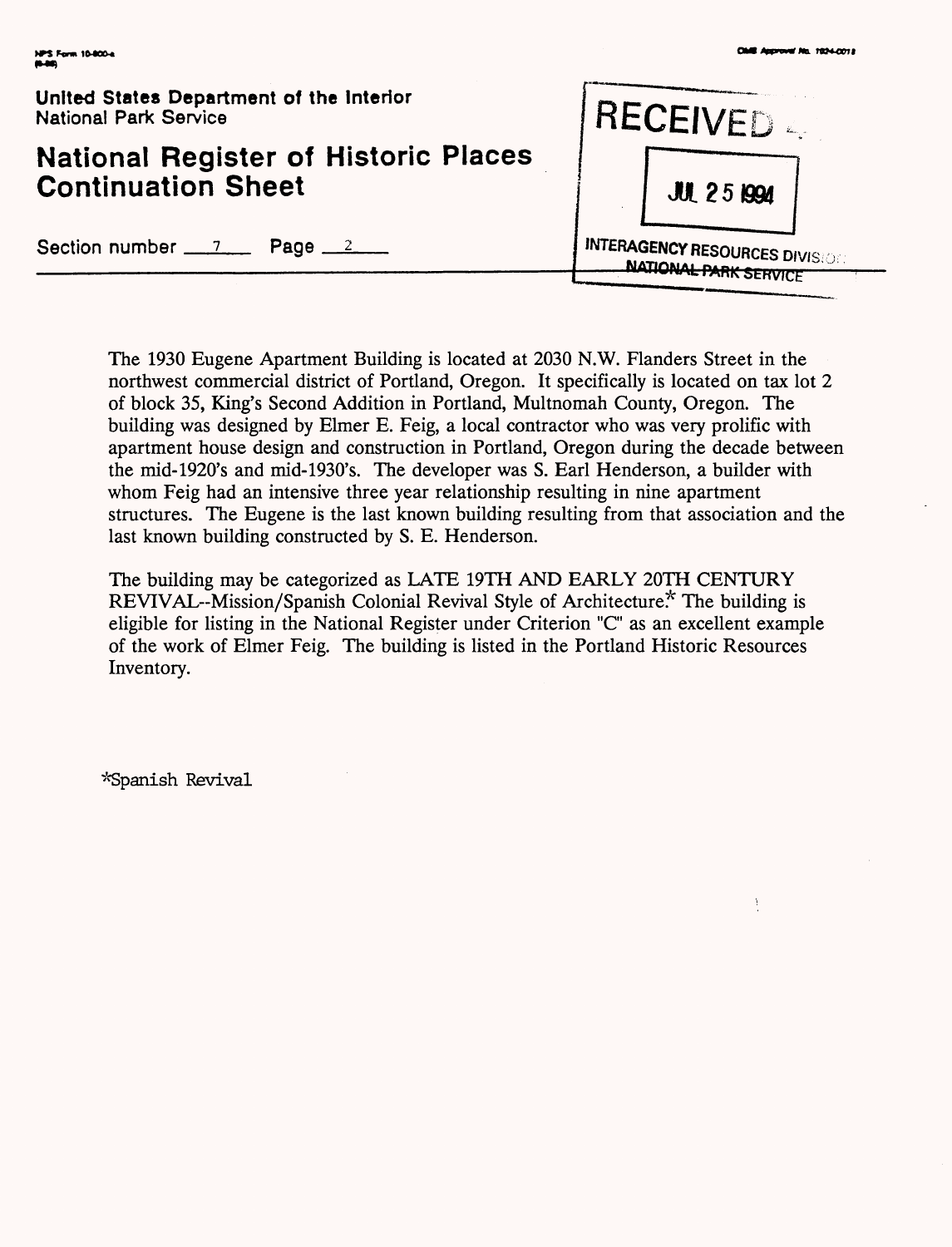# **National Register of Historic Places Continuation Sheet**

Section number  $\frac{7}{2}$  Page  $\frac{3}{2}$ 

### **SETTING**

The Eugene Apartment Building is located mid-block on Flanders Street between 20th and 21st Avenues. Specifically, it is located on lot tax lot 2, block 35, King's Second Addition, in Portland, Multnomah County, Oregon. The lot is 98 feet along Flanders and 100 feet deep. It is on the south side of Flanders with the street elevation facing north.

The Eugene is located in the Nob Hill neighborhood. Once the fashionable home of Portland's well-heeled, the area became a major concentration of apartment building development in the first part of the 20th century. Today, the area surrounding the Eugene is a mixture of apartments and large homes.

Adjacent to the Eugene are several historic properties already listed on the National Register. Immediately to the west are a group of three similar apartments, the Ormonde, Dayton and Day. These are located at 2046-48, 2056-58, and 2068 NW Flanders. Built in 1907-08, each is a 3-story wood frame structure. Next door to the Eugene to the east is the George Heusner House at 333 NW 20th. Also listed on the Register, the 1894 building, which faces on 20th, is a large 3-story shingle house designed by Edgar Lazarus. And next door to the Heusner House on 20th is the Isam White House. This 1905 wood clapboard house, also listed on the Register, was designed by Whidden & Lewis. One block to the east of the Eugene is the 1926/1928 Temple Beth Israel (NR).

Immediately across the street is surface parking. To the east is the 5-story brick Embassy Apartments, facing Flanders at the corner of 20th. Across the street to the west is a modern, indistinguishable 6 story apartment. Other nearby noteworthy structures include the Elite Apartments, located at the southeast corner of Flanders and 20th, the Premier Apartments, located at Everett and 20th, and Williams Plaza, operated by the Housing Authority of Portland, located behind the Eugene on Everett.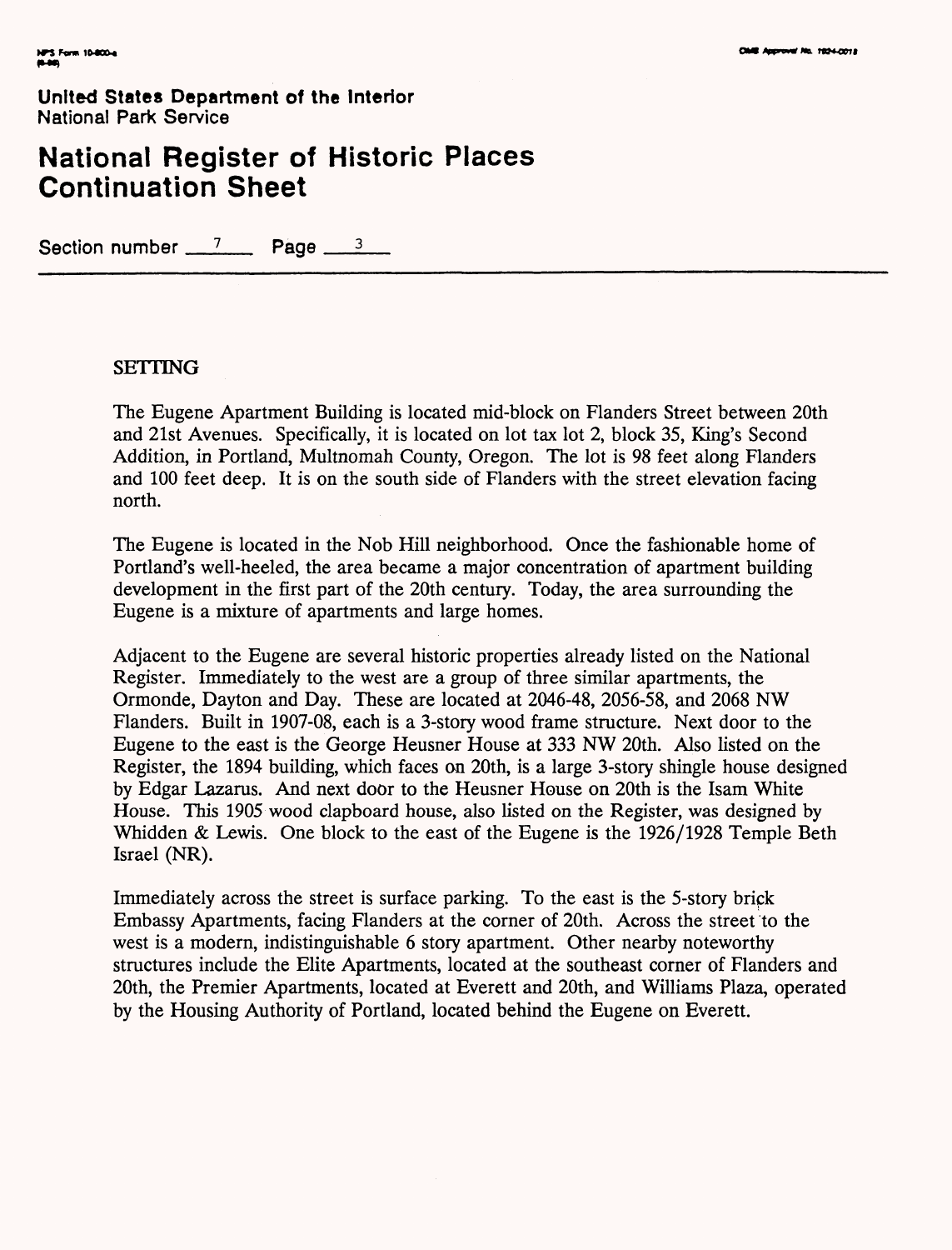# **National Register of Historic Places Continuation Sheet**

Section number  $\frac{7}{2}$  Page  $\frac{4}{4}$ 

### **EXTERIOR DESCRIPTION**

The Eugene is a three story U-shaped reinforced concrete apartment house. Constructed in 1930, the building was designed by Elmer E. Feig. It is executed LATE 19TH AND EARLY 20TH CENTURY REVIVAL Mission/Spanish Colonial Revival Style of Architecture. The most striking exterior feature of the building is its U-shaped street elevation. Feig used a strong sense of symmetry and balance combined with a heavy use of Spanish Colonial decorative applique. The street facade is symmetrical with two legs of 42 feet divided by a courtyard entry. Each leg of the street elevation is divided vertically into three bays, through the use of fluted pilasters running from the water table to the height of the building and surmounted by urns. The two outside bays on each leg are identical, 10 feet wide. Each is tied together visually with a scroll pilaster framing the windows and topped by a curved cornice window head. Window openings are 36 by 42 with wood casement windows. Between each floor is a rectangular cartouche featuring an urn in relief.

The central bay of each leg, 22 feet wide, uses four fluted pilasters to tie together two smaller casement windows and fire exit. The windows are identical in proportion to the larger outside windows. The fire exit is off the central hallway of each wing with a sash window, six over six lights. This ensemble is topped by a cornice window head repeating that of the outside bays and sandwiched by two rectilinear cornices. The entire central bay is then topped by a curved gable with cartouche.

The central courtyard is 12 feet wide and 60 feet deep. It leads to a recessed entryway. At the entrance, Feig uses a row of columns to create a colonnade effect on the ground floor and uses large vertical windows with arched decorative applique on the upper two floors to maintain the overall affect. The entryway facade is then topped by an elaborate curved gable.

The building has a cement plaster exterior with what is known in the trade as a spanish finish. It has been painted pastel green with Spanish white trim on the windows and decorative elements. Apart from the street facade, windows are double hung sash, eight over one. The exterior is in intact with no modifications. It is in good condition and showing signs of on-going maintenance.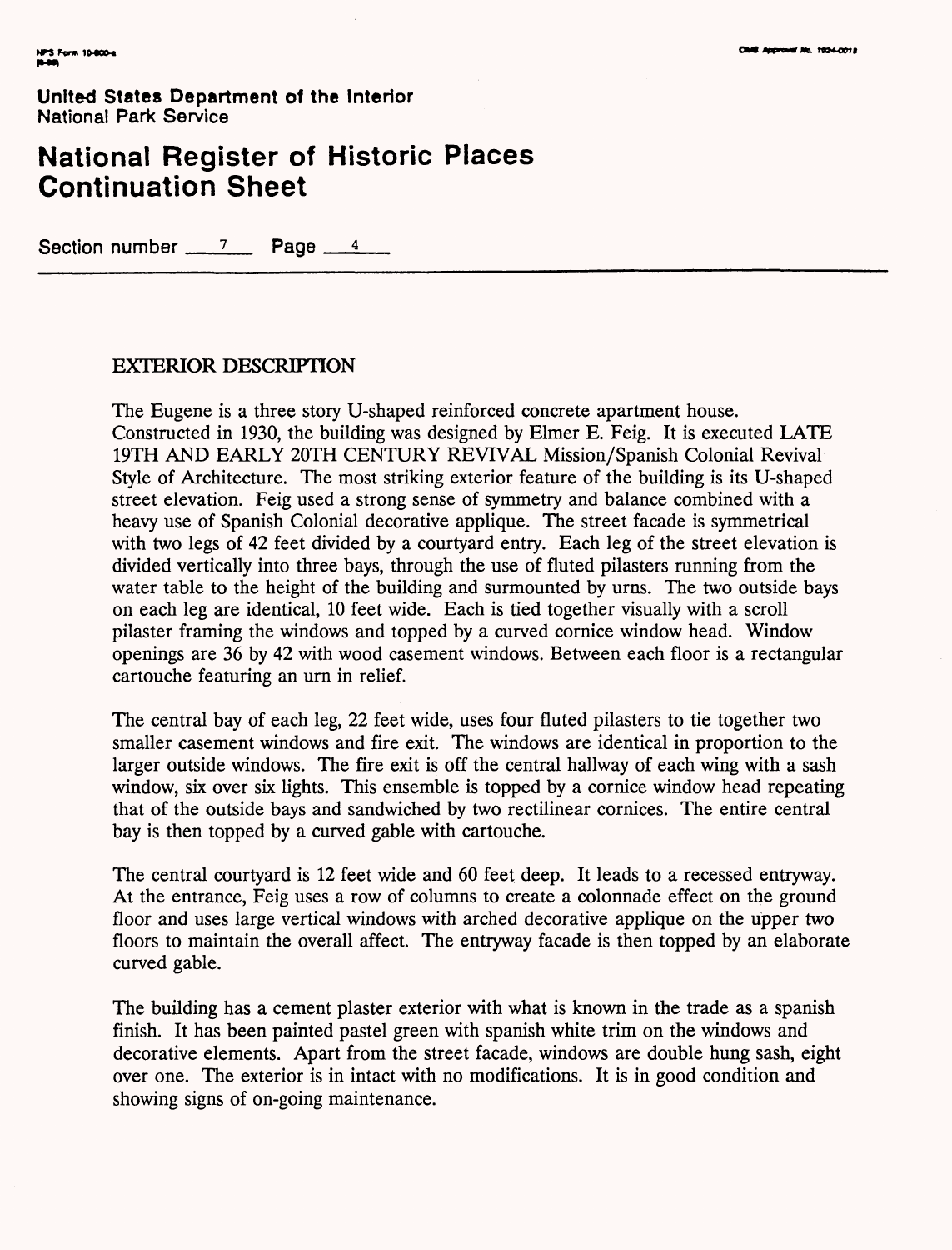# **National Register of Historic Places Continuation Sheet**

Section number 7 **Page** 

### **INTERIOR DESCRIPTION**

The building is entered through the courtyard opening onto Flanders. It consists of a recessed entry supported by three columns leading to a single door flanked on each side by vertical windows 22" x 72". The entrance also feature original clay tile floors with ceramic tile accents. From this foyer, visitors may turn left or right to the apartments.

The building does not have an elevator. Access to each floor is via a stairway located in each wing which runs from the basement to the roof and have the original wrought iron railings. The basement is utilitarian and well maintained. It is used for the heating plant, recycling bins and storage. It also features one studio apartment on each side.

The overall design of the interior space is efficient and straight forward. Each floor has ten apartments and a central foyer, for a total of 30 apartments in the building. Four are studios overlooking the courtyard; six are one bedroom located on the outside wall of the building. Many of the bedrooms feature doorways at each end, allowing flexibility for changing a studio into a one bedroom and vice versa.

The floor plan for each apartment is essentially the same. Each unit begins with a small entrance vestibule. From there, visitors may turn left to a living room, 15 feet by 21 feet. Six of the apartments have a false fireplace; all have a small alcove 3 feet deep. There are arched openings between living rooms and hall, and between the hall and kitchen. Directly in the center of the apartment is the bath. These have the original porcelain sink, tub and tile. To the right is a short hall leading to the kitchen and bedroom. The hall has a built in linen cabinet. The kitchen, six feet by 15 feet contains many of the original features including tile splash, sink, cupboards and linoleum floor. Kitchens also have built-in cupboards which have leaded glass doors. The bedrooms are 12 feet square.

Interior doors are all double panel and have their original hardware.

Windows are numerous and large, giving the rooms an overall airy feel. Generally, the living room in each apartment has a double window, each four foot across eight over one. The bedrooms and kitchen have a single window while baths have a single shorter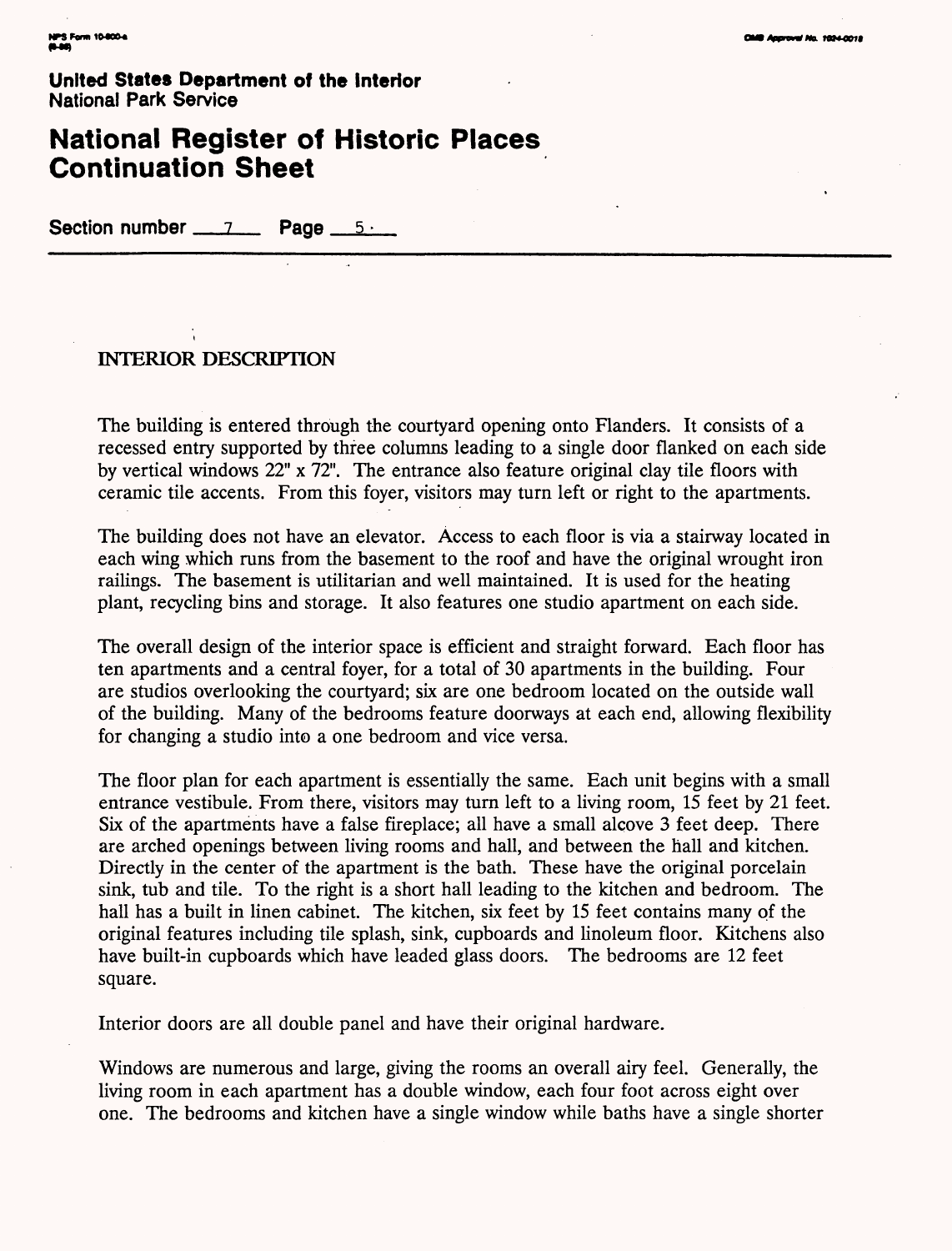# **National Register of Historic Places Continuation Sheet**

Section number  $\frac{7}{2}$  Page

window. The exception are windows on the west facade which are steel sash with casement ventilators. The glass areas are broken up into small lights with steel muntins. These are all of a similar size, four foot square; these windows likely are original.

The interior spaces are largely intact and numerous original details remain. The windows are original, including those of the foyers which feature decorative designs. Doors to each apartment have three panels each with a bullseye decoration and a elaborate brass peephole. Bathrooms and kitchens have original fixtures, tiles and floors. Even the mirrors in the foyer on each floor are original.

The Eugene is a fine building in a remarkably good state of repair and in nearly original condition.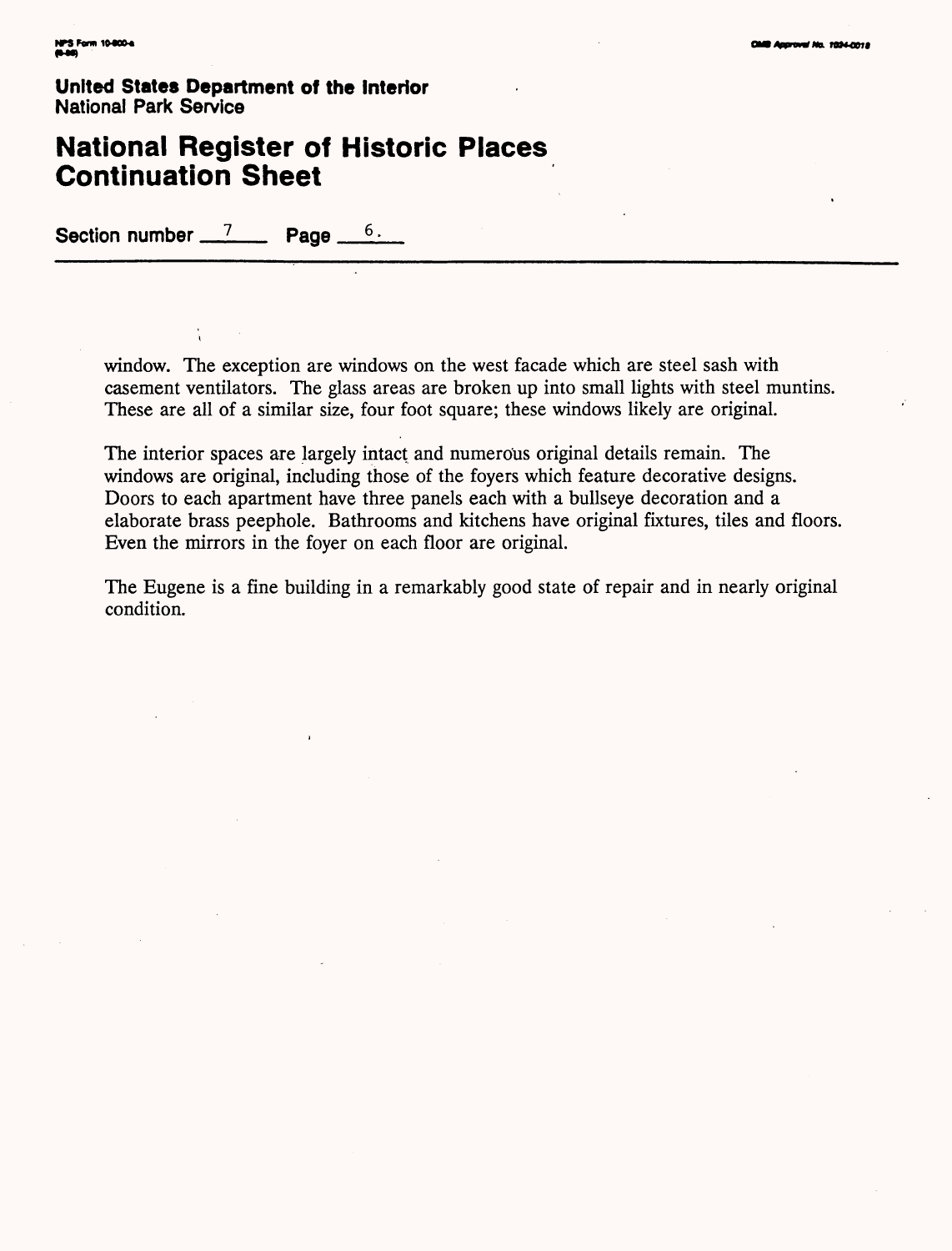### **Eugene Apartments**

Name of Property

### **8. Statement of Significance**

### **Applicable National Register Criteria**

(Mark "x" in one or more boxes for the criteria qualifying the property for National Register listing.)

- $\boxdot$  A Property is associated with events that have made a significant contribution to the broad patterns of our history.
- $\Box$  B Property is associated with the lives of persons significant in our past.
- $\Sigma$  C Property embodies the distinctive characteristics of a type, period, or method of construction or represents the work of a master, or possesses high artistic values, or represents a significant and distinguishable entity whose components lack individual distinction.

 $\square$  **D** Property has yielded, or is likely to yield, information important in prehistory or history.

### **Criteria Considerations**

(Mark "x" in all the boxes that apply.)

### Property is:

- $\Box$  A owned by a religious institution or used for religious purposes.
- $\Box$  **B** removed from its original location.
- $\Box$  C a birthplace or grave.
- $\square$  **D** a cemetery.
- $\Box$  **E** a reconstructed building, object, or structure.
- $\Box$  **F** a commemorative property.
- $\Box$  G less than 50 years of age or achieved significance within the past 50 years.

### **Narrative Statement of Significance**

(Explain the significance of the property on one or more continuation sheets

### **9. Major Bibliographical References**

### **Bibliography**

(Cite the books, articles, and other sources used in preparing this form on one or more continuation sheets.)

### **Previous documentation on file (NPS):**

- $\Box$  preliminary determination of individual listing (36 CFR 67) has been requested
- $\Box$  previously listed in the National Register
- $\Box$  previously determined eligible by the National **Register**
- D designated a National Historic Landmark
- $\Box$  recorded by Historic American Buildings Survey # \_\_\_\_\_\_\_\_\_\_\_\_\_\_
- $\Box$  recorded by Historic American Engineering Record #

# Multnomah County, Oregon

County and State

### **'Areas of Significance** (Enter categories from instructions)

Comnunity Planning and Development

| <u>Architecture</u>                                                                                                                                                                                                                                                                                                                                                          |                                                                       |
|------------------------------------------------------------------------------------------------------------------------------------------------------------------------------------------------------------------------------------------------------------------------------------------------------------------------------------------------------------------------------|-----------------------------------------------------------------------|
|                                                                                                                                                                                                                                                                                                                                                                              |                                                                       |
|                                                                                                                                                                                                                                                                                                                                                                              |                                                                       |
|                                                                                                                                                                                                                                                                                                                                                                              |                                                                       |
|                                                                                                                                                                                                                                                                                                                                                                              |                                                                       |
|                                                                                                                                                                                                                                                                                                                                                                              |                                                                       |
|                                                                                                                                                                                                                                                                                                                                                                              |                                                                       |
|                                                                                                                                                                                                                                                                                                                                                                              |                                                                       |
| <b>Period of Significance</b>                                                                                                                                                                                                                                                                                                                                                |                                                                       |
|                                                                                                                                                                                                                                                                                                                                                                              |                                                                       |
| $\begin{array}{c c} \hline 1930 & \hline \end{array}$                                                                                                                                                                                                                                                                                                                        |                                                                       |
|                                                                                                                                                                                                                                                                                                                                                                              | <u> 1980 - Johann Harry Barn, mars an t-Amerikaansk kommunister (</u> |
| $\frac{1}{2} \left( \frac{1}{2} \sum_{i=1}^{n} \frac{f_{i}^{(i)}}{f_{i}^{(i)}} - \frac{1}{2} \sum_{i=1}^{n} \frac{f_{i}^{(i)}}{f_{i}^{(i)}} \right) \left( \sum_{i=1}^{n} \frac{f_{i}^{(i)}}{f_{i}^{(i)}} - \sum_{i=1}^{n} \frac{f_{i}^{(i)}}{f_{i}^{(i)}} \right) \left( \sum_{i=1}^{n} \frac{f_{i}^{(i)}}{f_{i}^{(i)}} - \sum_{i=1}^{n} \frac{f_{i}^{(i)}}{f_{i}^{(i)}} \$ |                                                                       |
|                                                                                                                                                                                                                                                                                                                                                                              |                                                                       |
| <b>Significant Dates</b>                                                                                                                                                                                                                                                                                                                                                     |                                                                       |
|                                                                                                                                                                                                                                                                                                                                                                              |                                                                       |
|                                                                                                                                                                                                                                                                                                                                                                              |                                                                       |
|                                                                                                                                                                                                                                                                                                                                                                              |                                                                       |
|                                                                                                                                                                                                                                                                                                                                                                              |                                                                       |
| <b>Significant Person</b><br>(Complete if Criterion B is marked above)                                                                                                                                                                                                                                                                                                       |                                                                       |
|                                                                                                                                                                                                                                                                                                                                                                              |                                                                       |
| N/A                                                                                                                                                                                                                                                                                                                                                                          |                                                                       |
| <b>Cultural Affiliation</b>                                                                                                                                                                                                                                                                                                                                                  |                                                                       |
| N/A                                                                                                                                                                                                                                                                                                                                                                          |                                                                       |
|                                                                                                                                                                                                                                                                                                                                                                              |                                                                       |
|                                                                                                                                                                                                                                                                                                                                                                              |                                                                       |
|                                                                                                                                                                                                                                                                                                                                                                              |                                                                       |
| <b>Architect/Builder</b>                                                                                                                                                                                                                                                                                                                                                     |                                                                       |
| Feig, Elmer E.                                                                                                                                                                                                                                                                                                                                                               |                                                                       |
|                                                                                                                                                                                                                                                                                                                                                                              |                                                                       |
|                                                                                                                                                                                                                                                                                                                                                                              |                                                                       |
|                                                                                                                                                                                                                                                                                                                                                                              |                                                                       |
|                                                                                                                                                                                                                                                                                                                                                                              |                                                                       |

### **Primary location of additional data:**

- $\square$  State Historic Preservation Office
- $\Box$  Other State agency
- $\Box$  Federal agency
- $\Box$  Local government
- $\Box$  University
- □ Other

### Name of repository: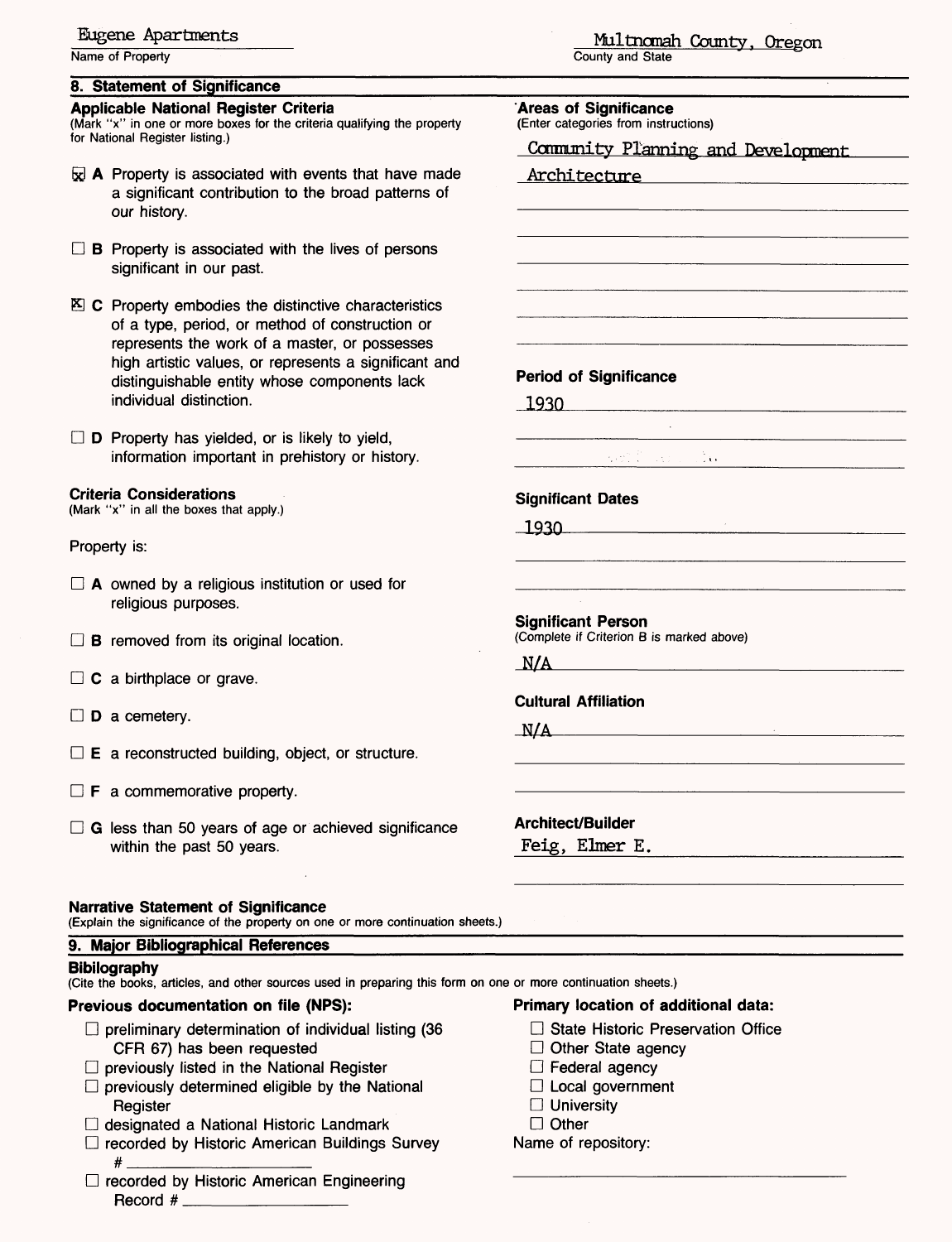| Eugene Apartments |
|-------------------|
|-------------------|

Name of Property

### **10. Geographical Data**

### **UTM Re**

| ا0 ∟<br>Zone | Easting | $ 5 2 4 0 5 0 $ $ 5 0 4 1 1 7 0 $<br>Northing |
|--------------|---------|-----------------------------------------------|
|              |         |                                               |

### **Verbal E**

### **Boundar**

Miltnomah County, Oregon

County and State

| <b>Acreage of Property</b>                                                                                                                | $0.22$ acres                                                                                    | 1:24000<br>Portland, Oregon-Washington                                     |
|-------------------------------------------------------------------------------------------------------------------------------------------|-------------------------------------------------------------------------------------------------|----------------------------------------------------------------------------|
| <b>UTM References</b>                                                                                                                     | (Place additional UTM references on a continuation sheet.)                                      |                                                                            |
| [5  2  4  0  5  0]<br>1  1 0 <br>Easting<br>Zone<br>$\overline{2}$<br><b>Verbal Boundary Description</b><br><b>Boundary Justification</b> | 5 0 4 1 1 7 0<br>Northing<br>(Describe the boundaries of the property on a continuation sheet.) | $\mathbf{R}$<br>Easting<br>Northing<br>Zone<br>4<br>See continuation sheet |
| 11. Form Prepared By                                                                                                                      | (Explain why the boundaries were selected on a continuation sheet.)                             |                                                                            |
| name/title ______                                                                                                                         | John M. Tess, President                                                                         |                                                                            |
| organization_                                                                                                                             | Heritage Investment Corporation                                                                 | January 14, 1994<br>$date_$                                                |
| street & number                                                                                                                           | 123 NW Second Avenue #200                                                                       | 503/228-0272<br>telephone                                                  |
| city or town $\equiv$                                                                                                                     | Portland                                                                                        | 97209<br>OR.<br>zip code.<br>state                                         |
| <b>Additional Documentation</b>                                                                                                           |                                                                                                 |                                                                            |

Submit the following items with the completed form:

### **Continuation Sheets**

### **Maps**

**A USGS map** (7.5 or 15 minute series) indicating the property's location.

**A Sketch map** for historic districts and properties having large acreage or numerous resources.

### **Photographs**

Representative **black and white photographs** of the property.

### **Additional items**

(Check with the SHPO or FPO for any additional items)

| <b>Property Owner</b> |                                                     |                        |                  |  |
|-----------------------|-----------------------------------------------------|------------------------|------------------|--|
|                       | (Complete this item at the request of SHPO or FPO.) |                        |                  |  |
| name                  | Dr. Nathan Shlim                                    |                        |                  |  |
| street & number       | 2901 NW Quimby Street                               | telephone ____________ |                  |  |
| city or town          | Portland                                            | 0R<br>state            | zip code $97210$ |  |

**Paperwork Reduction Act Statement:** This information is being collected for applications to the National Register of Historic Places to nominate properties for listing or determine eligibility for listing, to list properties, and to amend existing listings. Response to this request is required to obtain a benefit in accordance with the National Historic Preservation Act, as amended (16 U.S.C. 470 et seq.).

**Estimated Burden Statement:** Public reporting burden for this form is estimated to average 18.1 hours per response including time for reviewing instructions, gathering and maintaining data, and completing and reviewing the form. Direct comments regarding this burden estimate or any aspect of this form to the Chief, Administrative Services Division, National Park Service, P.O. Box 37127, Washington, DC 20013-7127; and the Office of Management and Budget, Paperwork Reductions Projects (1024-0018), Washington, DC'20503.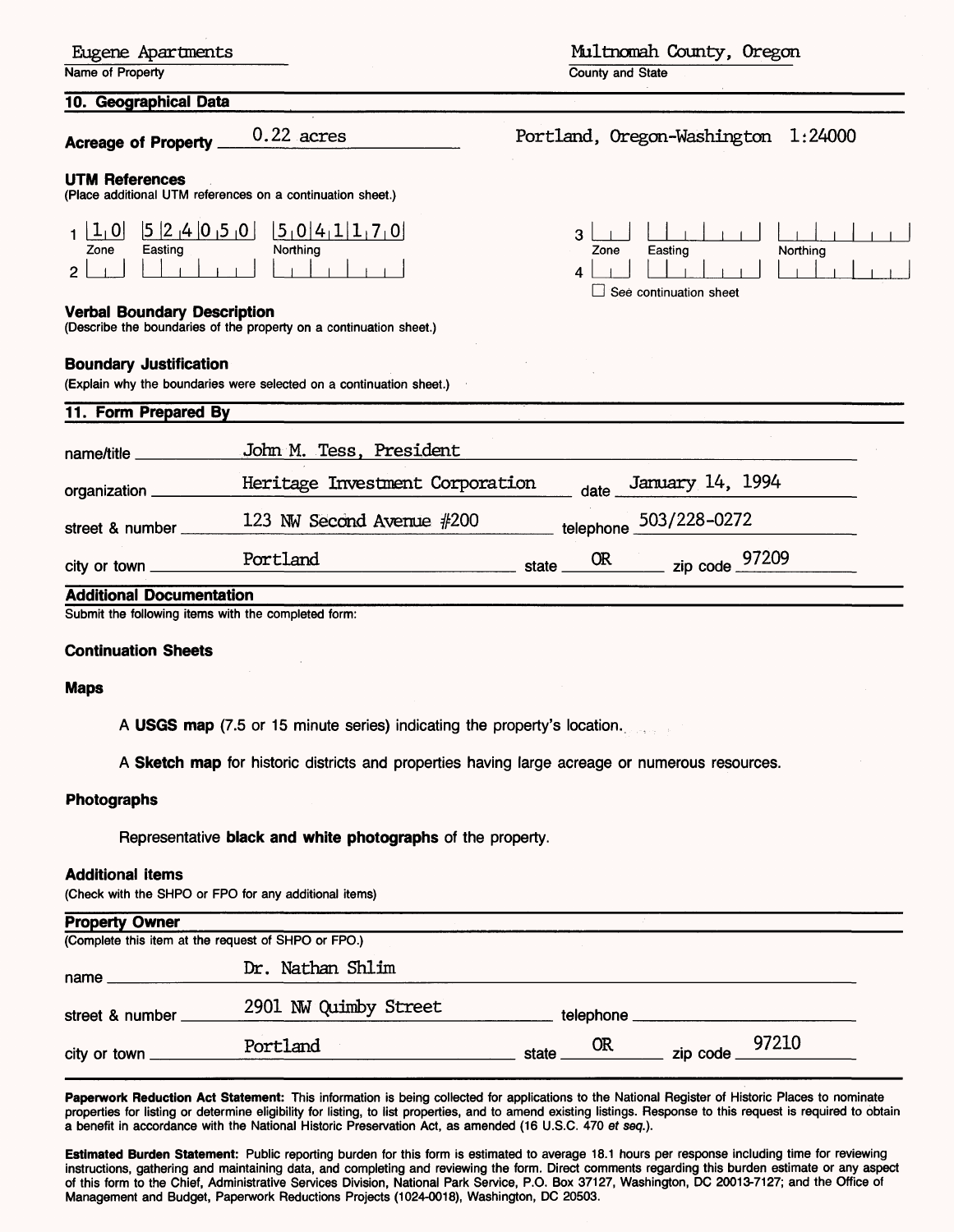## **National Register of Historic Places Continuation Sheet**

**Section number 8 Rage 1** 

### **SHPO SUMMARY**

The Eugene Apartments, the work of Elmer Feig, occupies a lot just under 100 feet square on NW Flanders, near 20th Avenue, in the Nob Hill neighborhood of northwest Portland. Built in 1930 for the investor S. E. Henderson, the three-story, U-shaped building of reinforced concrete is distinguished primarily by its facade detail of painted cement plaster in the tradition of the Spanish Renaissance.

As is characteristic of apartment houses of the early 1930s that were designed for economy and efficiency in response to a growing taste for Modernism, the building has a straight parapet for the most part, and the painted plaster-coated exterior is unbroken from top to foundation except for window openings punched in the wall plane and the surface ornament so indispensable to achieving the desired Romantic air. Intaglio relief in the form of fluted strip pilasters are a Modernistic motif. Typical windows are of the casement type.

The historical decorative program is economical, even sparing, and consists of curvilinear gables with elaborate coping and pinnacles that are centered on the two sections of the divided street wall and the courtyard entrance section. The ornament of the north-facing street facade is rounded out by continuous, multi-story window bay framements with barley twist molding, spandrel carouches, and tabernacle crestings.

At the back of its long recess of 60 feet, the courtyard facade has a three-part organization with Moorish-arched loggia superimposed by window arcades with Baroque, keystoned frames. At the second story of the entrance facade, the window arcade is fronted by a fine wrought iron balcony which complements the wrought iron grilles covering glass-paneled main-floor door and side lights.

The interior is organized on a double-loaded corridor plan which is expressed in the fire exits centered in either leg of the street facade. Individual apartments are well appointed with deep coved cornices, ogee archways and good quality built-in kitchen cabinetry. Several of the apartments have false fireplaces.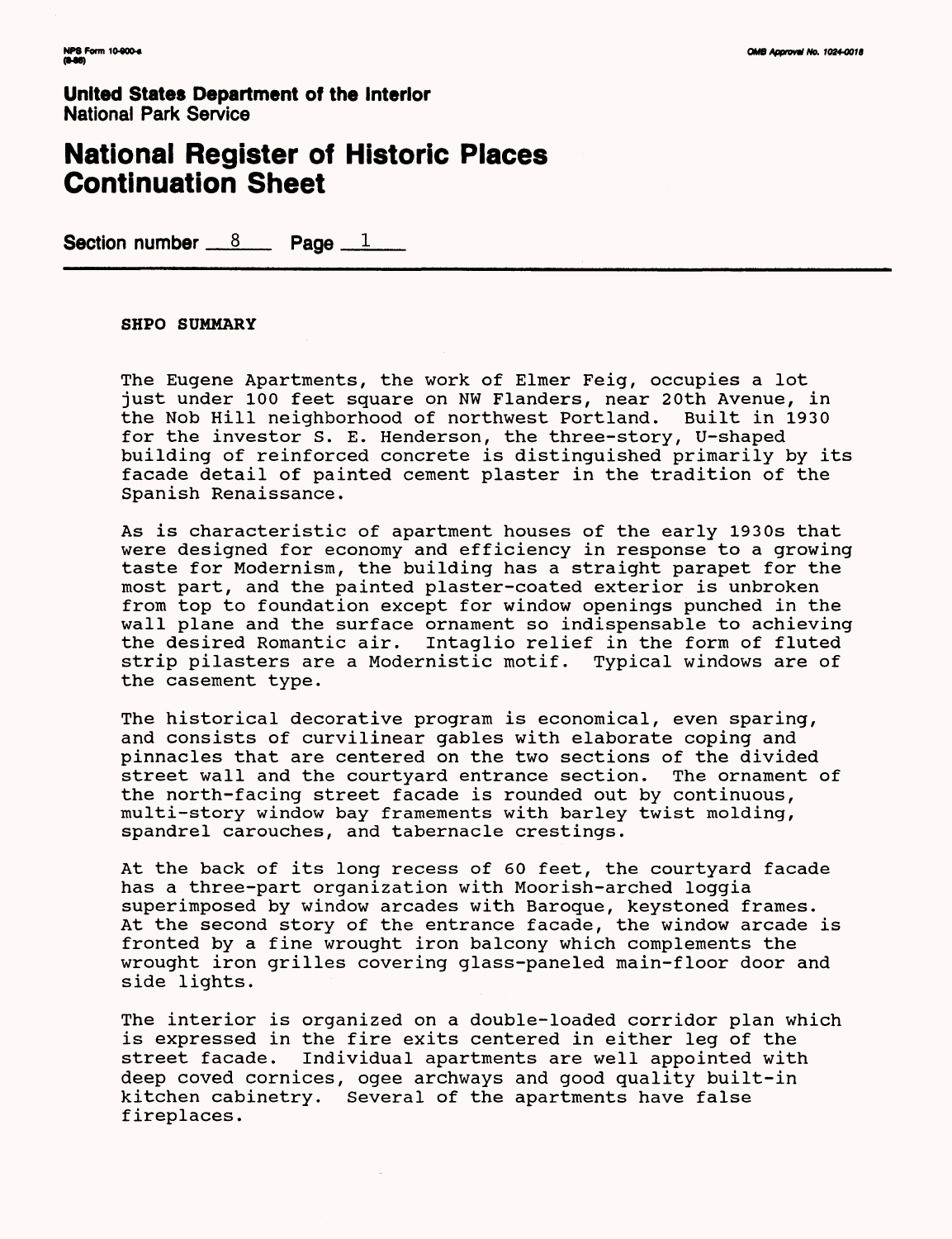# **National Register of Historic Places Continuation Sheet**

 $\overline{2}$ 8 Section number \_\_\_ Page .

> The Eugene Apartment Building meets National Register Criteria A and C in the areas of community planning and architecture. The Nob Hill district of northwest Portland is noted for an extensive array of genteel, upper middle-scale apartment houses of the early 20th Century. Those which stand out in a field where solid construction and quality craftsmanship were the norm are the more sizable buildings that achieve the optimum in arrangement of comfortable living space, provision for light and air, and fitness of decorative program. As also has been pointed out in earlier summary remarks by SHPO, builder-architect Elmer Feig, through more than 81 apartment projects produced between 1925 and 1931, set a standard for dignified, livable middle-scale multiunit housing in the metropolitan area. The last of his apartment buildings to have been entered into the National Register was the Marquam Manor (1930) in southwest Portland. Together with the firm of Bennes and Herzog, the independent Feig dominated the apartment house field locally in through the late 1920s and early 1930s. Feig and his various investors were given to producing reiterations of various schemes, sometimes with differing period trappings.

Of Feig's sometime investor, S. Earl Henderson, the proponents give good information concerning his career in Portland real estate. The list of apartment buildings created as a result of this collaboration begins with the Estelle Court of 1928 (720 NW 20th), includes seven others and ends with the Eugene in 1930.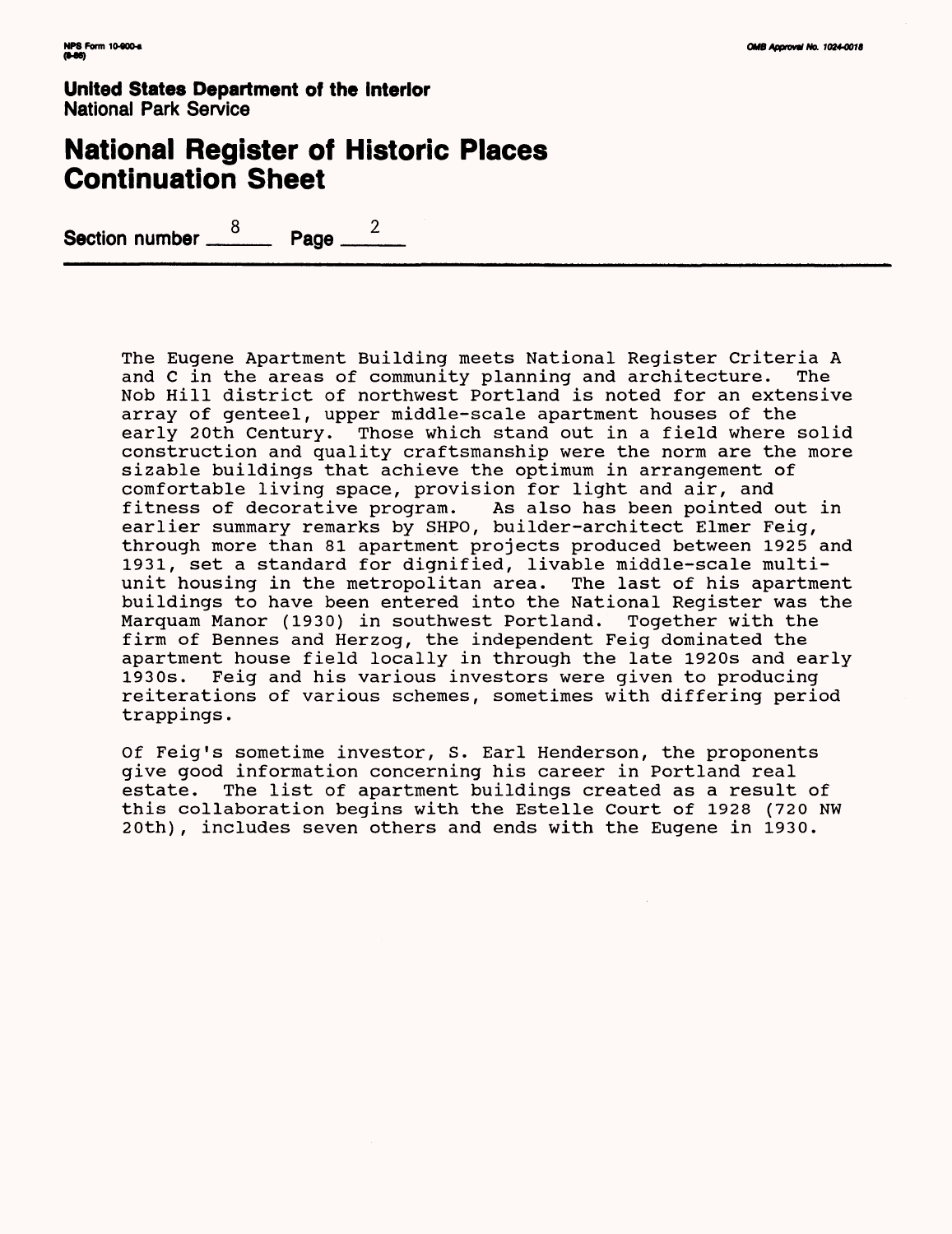# **National Register of Historic Places Continuation Sheet**

Section number  $8$  Page  $3$ 

### **NOB HILL AND THE ADVENT OF THE APARTMENT HOUSES IN PORTLAND**

The 1930 Eugene Apartment Building is located in the Nob Hill neighborhood in Portland in an area once part of Capt. John H. Couch's land claim. Couch was a Massachusetts seaman who first came to Oregon in 1840. Portland was not much more than a simple clearing in the wilderness at that time. He returned to the area in 1845 and claimed an area of land bounded by the Willamette River and NW Twenty-first, Ankeny and Thurman-Donation land Claim #52. Couch chose this territory because he felt it had the greatest potential for the shipping and commercial industries. The total claim was perfected in 1849 to include 640 acres. In 1850, Couch sold one-half his interest in the claim to George Flanders.

The Couch family settled in the claimed area setting aside 13 acres for the Couch estate and orchard. The first residential houses were built north of A and B streets. The commercial district was near the water in the 1850's and was expanding northward. The first residential district was centered along 4th and 5th streets. Couch decided to move north as the city began to grow. Large, double blocks were given to the Couch children and the area between 16th and 26th began to develop into an area of elegant homes. People moving into the area were the successful merchants, doctors, and other professionals who had taken advantage of the opportunities that existed in the young city of Portland. The Nob Hill area was an isolated area of the city with the Couch family creating their own New England style niche in the neighborhood.

The early years of the 20th century were a time of rapid growth and development in Portland. The city's population more than doubled between the years 1900 and 1910 from 90,000 to 212,000. This growth surge was due in part to the 1905 Lewis and Clark World's Fair, which gave the city international exposure it had not previously known.

Much of the population growth in Portland was absorbed in Nob Hill, an area which had previously been distinguished by its stately mansions, owned by many of the city's leading families. Some of these mansions still remain, including the Ayer-Shea residence and the George Heusner residence, both on the National Register. However, many of the mansions were replaced in the first two decades of this century by apartment houses like the Eugene.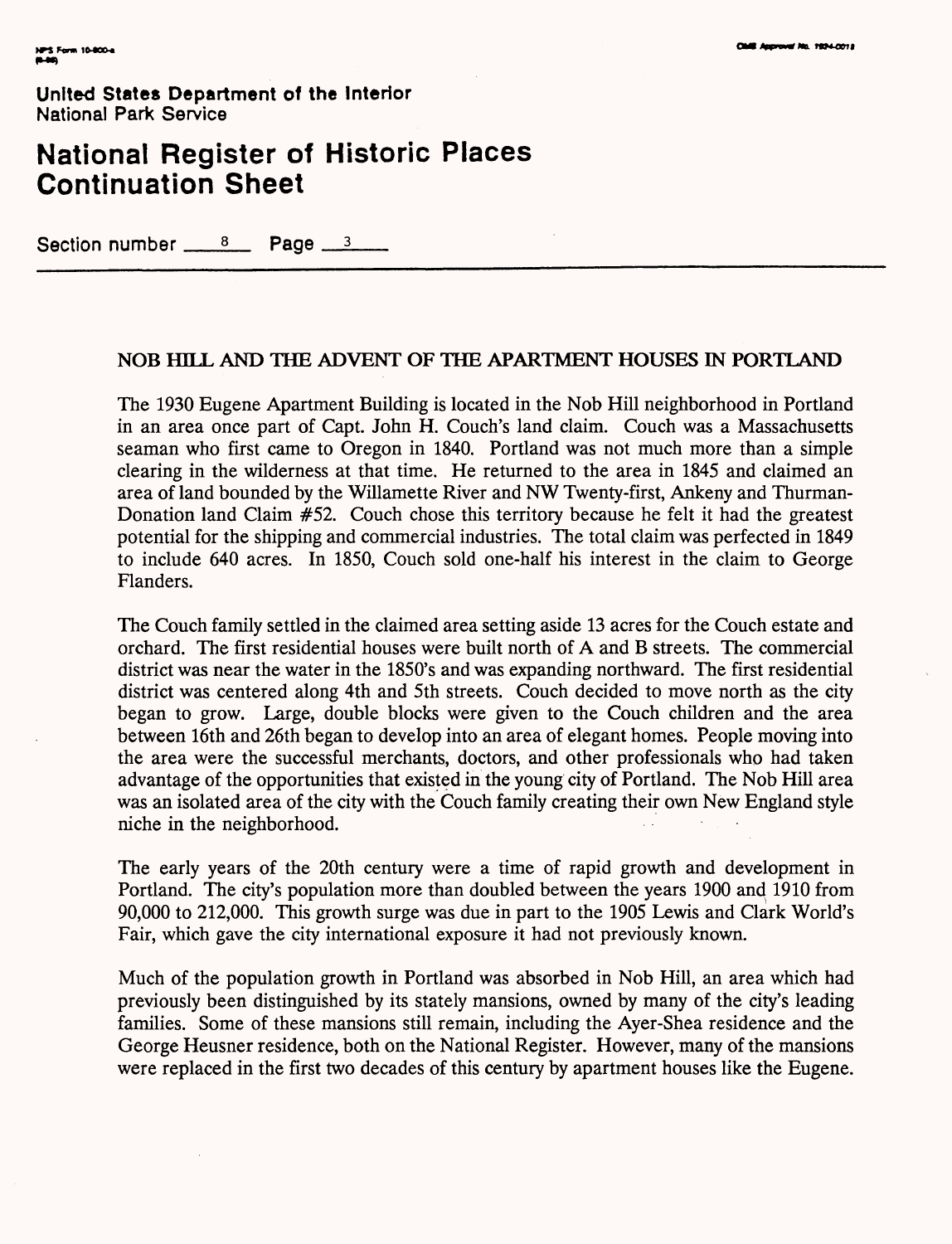# **National Register of Historic Places Continuation Sheet**

Section number  $\frac{8}{2}$  Page  $\frac{4}{4}$ 

The area became, and remains to this day, an intensely urban concentration of residential, commercial, and institutional uses. It boasts a number of properties listed or eligible for the National Register. Besides the mansions listed above, these include the Regent Apartments, the Ormonde Apartments, the Campbell Hotel, Trinity Episcopal Church, and the Belle Court Apartments.

Newspaper articles from the period testify to the apartment house boom which occurred in Portland and which was focused in Nob Hill. These articles also speak of a growing sophistication on the part of the public, which expected a high degree of quality in apartments. Real estate prices began to climb and apartment buildings were the wave of the future. Apartment buildings were virtually non-existent before 1904.

W.L. Morgan, Portland architect and contractor, built what was reported to be the first apartment building in the city in 1904 at what was then the southeast corner of 16th and Jefferson. The apartment building had 13 rooms and was opened in June of 1904. Morgan built two other apartment buildings at northwest 15th and Everett and the apartments rented immediately. In 1905 there were only three or four frame apartment houses in Portland. In the Nob Hill area, apartment buildings sprang up around the streetcar lines on 19th and Twenty-first avenues. This area became the most densely populated district in the state. By 1910, an article in the Oregonian reported that Nob Hill was an area where "the building is most marked" and was "being built up with fine apartment structures."

During the 1920's and 1930's, long time residents of the area continued to move away as older homes were being replaced and more homes were converted into apartment dwellings. With the advent of the automobile, the need to live close to the downtown area diminished and people began moving away from the city center. In the 1940's and 1950's inner-city problems, such as theft, traffic, and vandalism were on the increase in the Nob Hill area. The 1960's and 1970's saw a re-birth of the neighborhood, families were moving back and older homes were being restored. The Northwest District Association was created in an effort to restore the neighborhood. The elegant days of the late 1800's are long gone, but historically and architecturally significant structures in the Nob Hill district still exist. This character is preserved through the residences and apartment houses that were built during this period.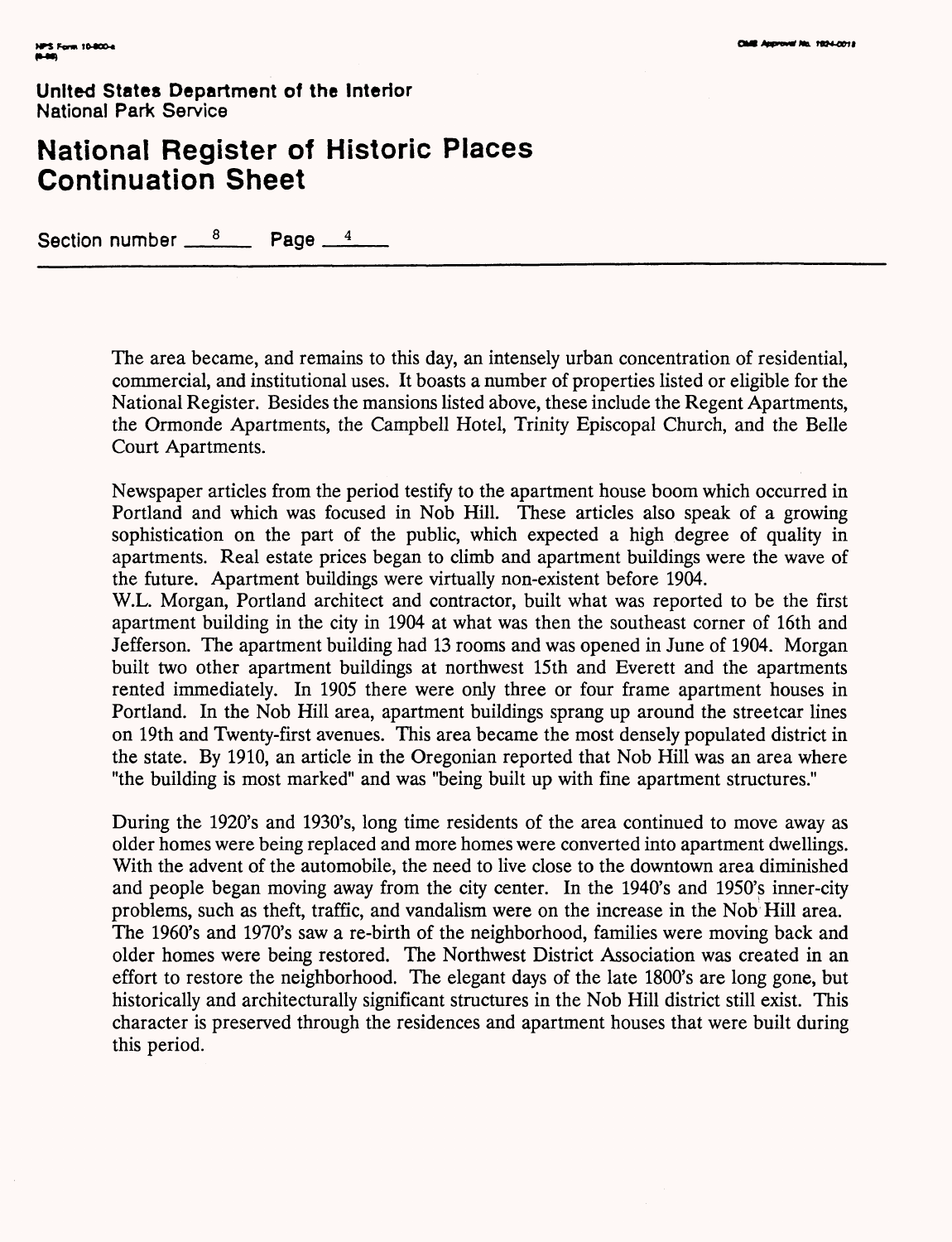# **National Register of Historic Places Continuation Sheet**

Section number  $s$  Page  $s$ 

### **SPANISH COLONIAL REVIVAL IN PORTLAND**

The early twentieth century revival of Spanish flavored architecture dates its American roots to the Panama-California Exposition in San Diego which celebrated the opening of the Panama Canal. Certainly, predecessors in the Spanish or Mission style can be found throughout the west, however, the exhibition turned what had been individual experiments into a movement around 1915 and finally a "craze" by 1925.

The style is characterized by applique details, such as tile bulkheads, and signature red-tile roof. Other features include flat roofs surrounded by parapets, arches, plastered walls, doorways flanked by pilasters and window grills. Balconies with railings of wrought iron are also common. Windows often vary in size.

The exotic style adapted to commercial use in the 1920's quite well. It's foreign flavor gave stores and shops a sense of flair or flamboyancy. In Portland, that desire for flair can be seen in the extreme in the Hollywood Moving Picture and Vaudeville Theater. On a more restrained basis, the Mediterranean and Spanish Revival is found in a multitude of one-story strip type commercial structures along main thoroughfares such as Broadway and Grand on the east side.

The style also lent itself to residential structures. Apart from simply being in vogue, the Spanish Revival styles gave a sense of nouveau and worldliness. Upscale Nob Hill apartments featured the style, such Feig's design for the Eugene or Carl Linde's design for the prominently sited Envoy. New residences of the era in upscale neighborhood can be seen in the contemporary developments in the west hills and on a lesser scale on the east side in neighborhood like Ladd's Addition and Laurelhurst.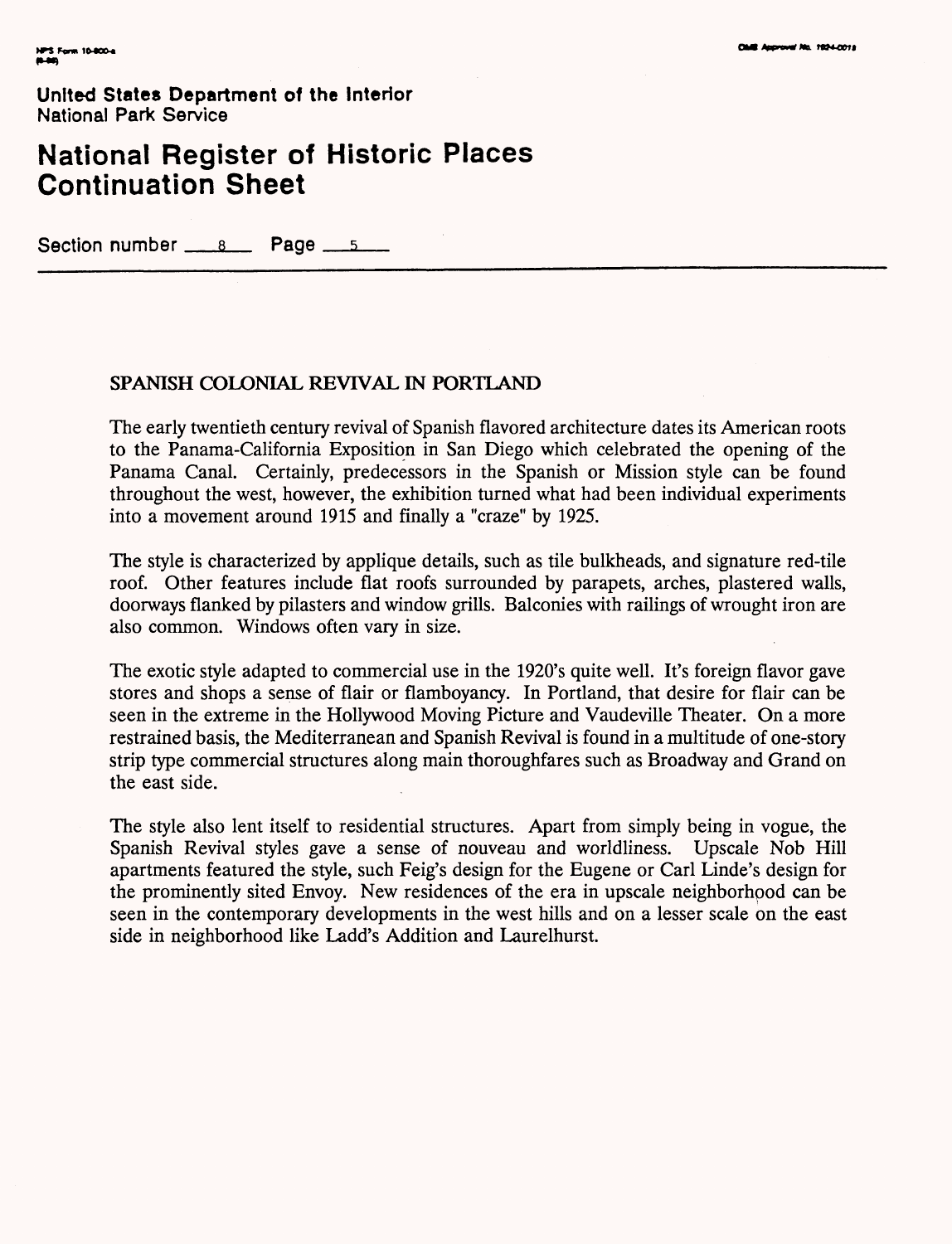# **National Register of Historic Places Continuation Sheet**

Section number  $8 \times 10^8$  Page  $6 \times 6$ 

### **ELMER E. FEIG**

Elmer E. Feig is said to have designed 81 apartment houses in Portland in the late 1920s and early 1930s.

He was born May 9, 1897, in Atwater, Minnesota. He came to Portland in 1910. From 1914 to 1916, Feig was a draftsman at Fenner Redicut Homes. From there, as America prepared for World War I, he worked in the engineering department of G.M. Standifer Construction Company, a Portland shipbuilding firm. In 1921, he returned to Fenner Redicut, again working as a draftsman.

From 1924 to 1927 Feig was consecutively a clerk, deputy inspector and assistant examiner for the City of Portland Bureau of Buildings. In 1928, he started architectural practice, although there is no record that he was ever licensed as an architect. He did have a contractor's license, however, and in this connection was charged in 1929 by the Bureau of Buildings with lending his license to others for projects which he did not himself construct. His license was suspended.

During this time, Feig was prolific in construction. He completed four apartment buildings in the 1900 block of NW Irving and over twenty in the 1928-31 period. Feig continued to call himself an architect in the City Directory through 1934. After that he was listed as a residence designer. After 1937, there were no further listings for Feig in the directory.

For most of his adult life, Feig lived on southwest Corbett Avenue with his wife Gladys. In 1934, however, they were listed at separate addresses, with Elmer's mail going to the home of other Feig family members in Northeast Portland. In his last listing, in 1937, Feig is listed as living with a new wife (Dora) at 2142 N.W. Thurman Street.

As an apartment designer, Feig was prolific with the majority of his designs in the Nob Hill neighborhood. He explored virtually every concept being explored by apartment designers of the era. These concepts included front courtyard, garden-style, bungalow court, U-shaped and L-shaped. They also included many small apartments squeezed into 50x100 foot lots.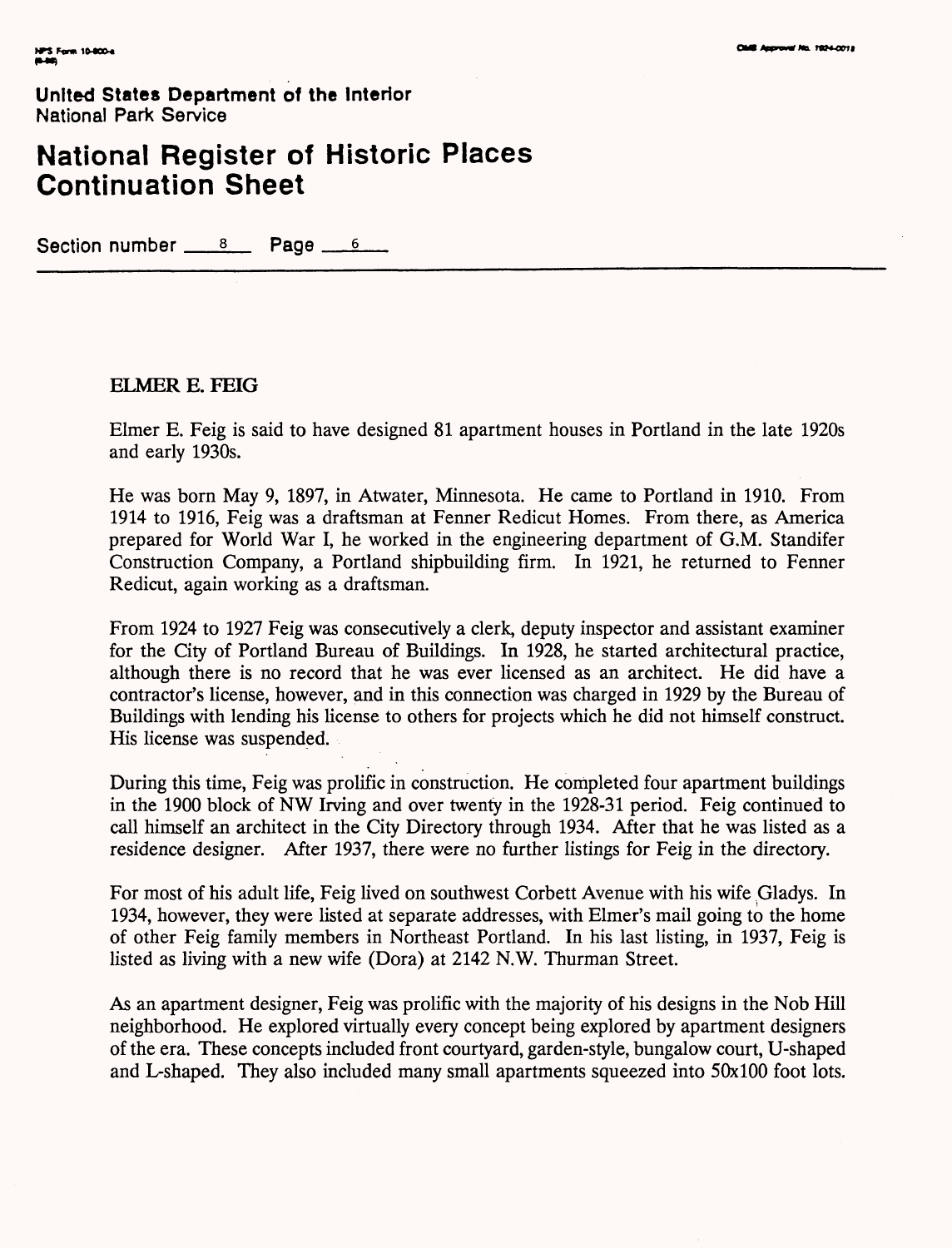# **National Register of Historic Places Continuation Sheet**

Section number  $\frac{8}{2}$  Page  $\frac{7}{2}$ 

Feig also employed virtually every architectural style of the era, with a leaning toward the revival styles. Many of his designs were in the Spanish Colonial. These include the Eugene, but also the 1929 Zenabe, the 1928 Garage at 1801 NW Irving, and the 1929 Worthington. Feig also designed several structures in the similar Mediterranean revival style, such as the 1900 Irving Street apartment buildings, the 1928 Estelle Court, the 1929 Treshnor Manor and the 1929 Apartment Building at 2512 NE Glisan. He used Tudor at 2509 NE Flanders and Art Deco for Marquam Manor. Feig even used the relatively uncommon Egyptianrevival style, found in the 1930 Manhattan and the 1930 Blackstone, both with cast-stone Pharaoh pilasters. An example of his diversity can be found in comparing the Spanish Colonial Eugene and the Art Deco Apartment at 1983 Flanders, which Feig designed for Harry Mittleman. Nearly across the street, built in the same year, he designed two structures for different developers with differing tastes.

Although never licensed as an architect, Feig took advantage of the rush to build apartments in Portland in the mid to late 1920's and certainly mastered the concepts. The Eugene represents an intact outstanding example of Portland's premier apartment designer of the era.

### **S. EARL HENDERSON**

The Eugene was built and owned by S. E. Henderson, Inc. The brainchild of S. Earl Henderson who ran the company for over two decades. Little is known of the company or the man except what can be gleaned from the city directories.

The first listing of Henderson was in the 1926 directory. Nothing is known of where he came from or what his position was prior. In 1926, Henderson listed as a realtor. His office was located on the third floor of the Western Bond and Mortgage Building at Broadway and Oak. He lived with his wife, Georgia, in an apartment at 668 (now 2076) NW Johnson-a building Henderson built and owned. Successful with the Johnson Street venture, Henderson moved across the street to live in the more luxurious and upscale American Apartments in 1927. He also incorporated his business and hired William O. Azling to serve as Secretary/Treasurer of the firm. Azling also lived in the American Apartments.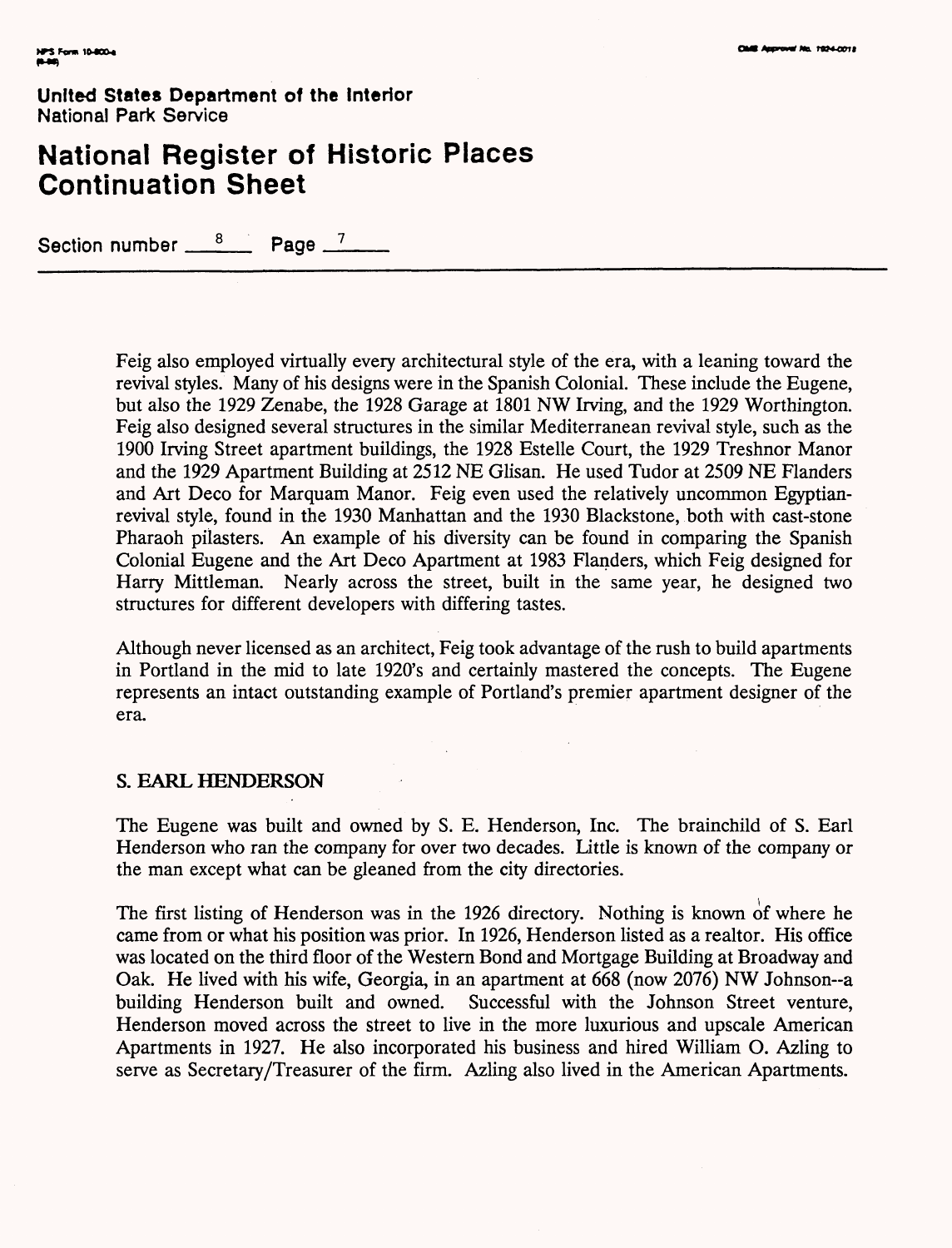# **National Register of Historic Places Continuation Sheet**

Section number  $8$  Page  $8$ 

Around this time, Henderson acquired the remaining land from the Rodney Glisan estate, which was bounded by 19th and 20th, Irving and Johnson. J. C. Meyer, Inc. had developed three lots of the block on the west end of Johnson at 20th Street. The first two, both built in 1927, were relatively simple and uninspiring three story apartment buildings on the lots. The third, the Treshnor, was a Mediterranean Revival, designed by Feig and built in 1929.

With the 1928 Estelle Court Apartments at 730 NW 20th, Henderson and Feig began a three year association. Their association resulted in nine apartment buildings, all in the then popular Spanish or Mediterranean Revival style. Seven were located on the Glisan block. One, the Worthington, was across the street on 19th, built at the same time as the 1929 Olympic. The ninth and last was the Eugene at 650 (now 2030) Flanders.

Henderson wanted his buildings to have style. He was preferential to the Spanish and Mediterranean revival. He wanted them to be family size. While some developers built studios and one-bedrooms, Henderson's buildings often featured 2, 3 and 4 bedroom apartments. And he wanted them to be modern. As an Oregonian advertisement for the Eugene states: "The most modern place in town . . . Everything that is desirable . . . Soundproofing, Frigidaire, Pembroke tubs with showers". Another advertisement spoke of tiled baths, concealed radiators, fireplaces and carpeting.

Shortly after building the Eugene in 1930, Henderson went through a period of financial and personal decline. In 1931, he laid off Azling, who eventually went to work for Alliance Personal Loan. He lived in a series of apartments with no long-term fixed addressed. And he eventually became involved with and in 1933 married another woman. Given Henderson's strategy of holding apartments, he most likely faced ever increasing vacancies in the depression years, which in turn caused his personal and business financial troubles. Regardless, the Eugene is Henderson's last known building.

In 1934, Henderson's fortune reversed once again. With Luke Walker of the Slate Manufacturing Company, he shrewdly formed Henderson & Walker. The company bought and sold receivables, warrants, pass books and loans. Already brimming with receivables, the duo were able to acquire more for cents on the dollar as America was getting back to work. Within a year, he had revived his financial state to restart S. E. Henderson, Inc. and to move into a new home at 11388 SW Riverwood. The new company included Kenneth Eckert as Vice President and Vernal D. McMullen as Secretary/Treasurer. Walker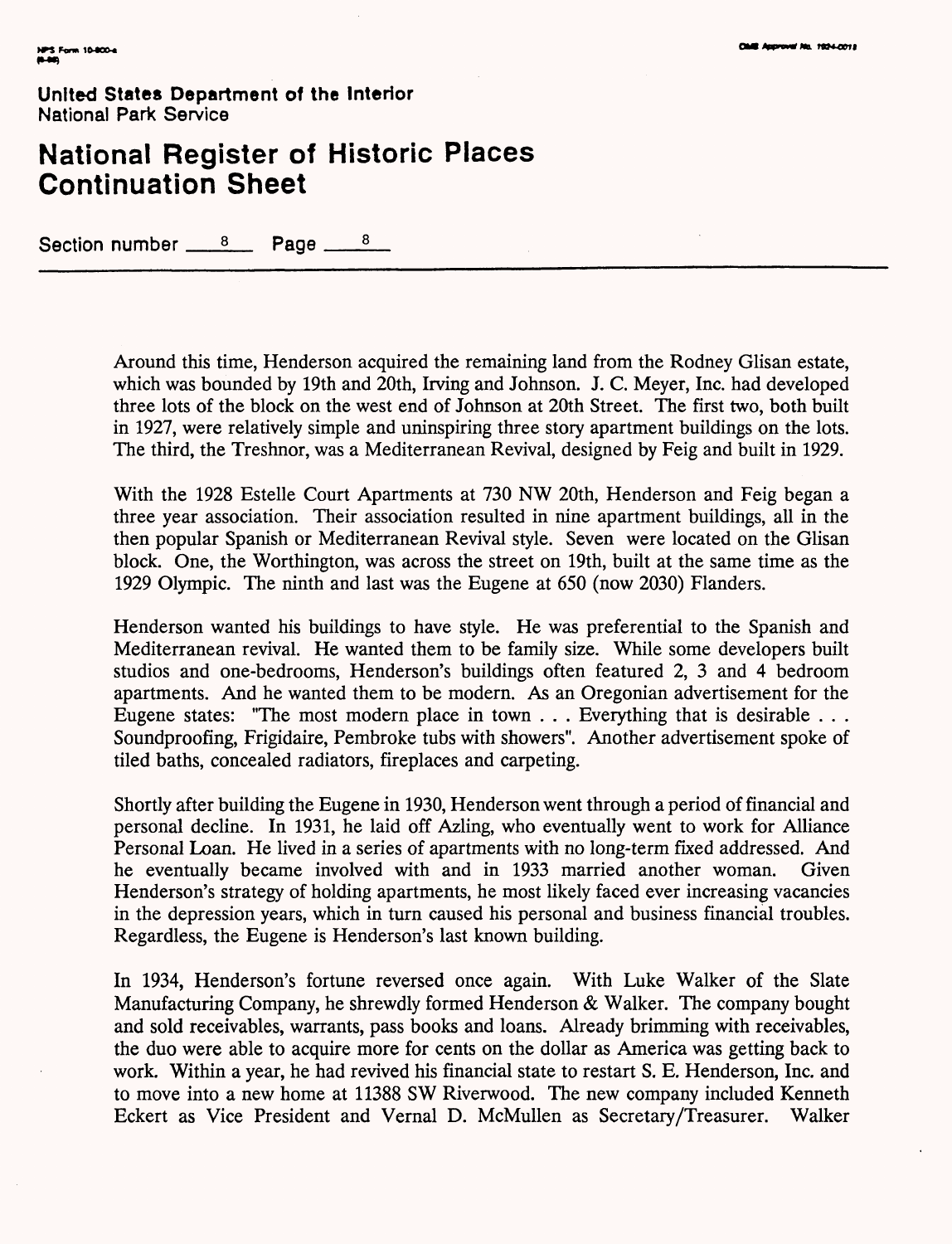$\mathbf{I}$ 

**United States Department of the Interior** National Park Service

# **National Register of Historic Places Continuation Sheet**

Section number  $8 \times 8$  Page  $9 \times 9$ 

continued the receivables company, renaming it the Northern Liquidation and Union Acceptance Company.

By 1940, Henderson's fortunes had begun to slide once again. Men are going off to war and vacancy rates climb. He remains essentially inactive, listing his occupation as investor. Eckert and McMullen leave the firm. By 1950, he owns the 19th Avenue Garage at 1835 Couch. Within two years, he has sold the business and left the city.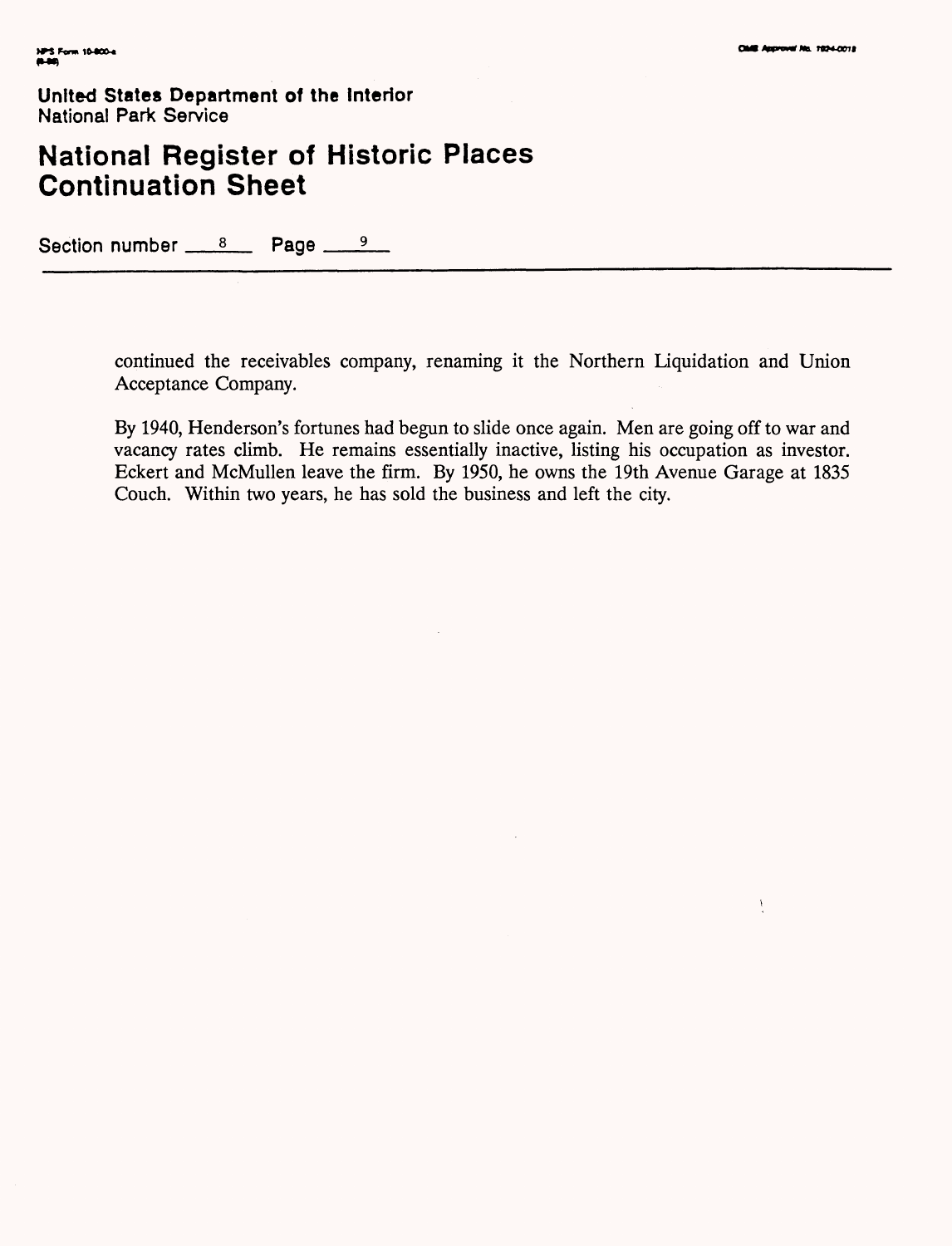# **National Register of Historic Places Continuation Sheet**

Section number  $9 \times 12$ 

### **BIBLIOGRAPHY**

Abbott, Carl. Portland: Planning. Politics and Growth in a Twentieth Century City. (Lincoln: University of Nebraska, 1983)

Blumenson, John J. G., Identifying American Architecture (Nashville, TN: American Associaion for State and Local History, 1977)

Bosker, Gideon and Lencek, Lena. Frozen Music. (Portland, OR: Western Imprints, 1985)

City of Portland Buildings Bureau microform and card files.

Heritage Investment Corporation, Joseph Goodman House National Register Nomination. (Portland, OR: unpublished, 1993).

Heritage Investment Corp., Ormonde Apartment Building National Register Nomimation. (Portland, OR: unpublished, 1986).

Historic Resource Inventory. City of Portland, Oregon

MacColl, E. Kimbark. The Shaping of a City: Business and Politics in Portland. Oregon. 1885-1915. (Portland, OR: The Georgian Press, 1976)

MacColl, E. Kimbark. The Growth of a City: Power and Politics in Portland Oregon. 1915- 50. (Portland, OR: The Georgian Press, 1979)

Marlitt, Richard. Nineteenth Street. (Portland, OR: The Oregon Historical Society, 1978)

Multnomah County Tax Assessor records, microform, automated data files and card files.

The Oregonian

The Oregon Journal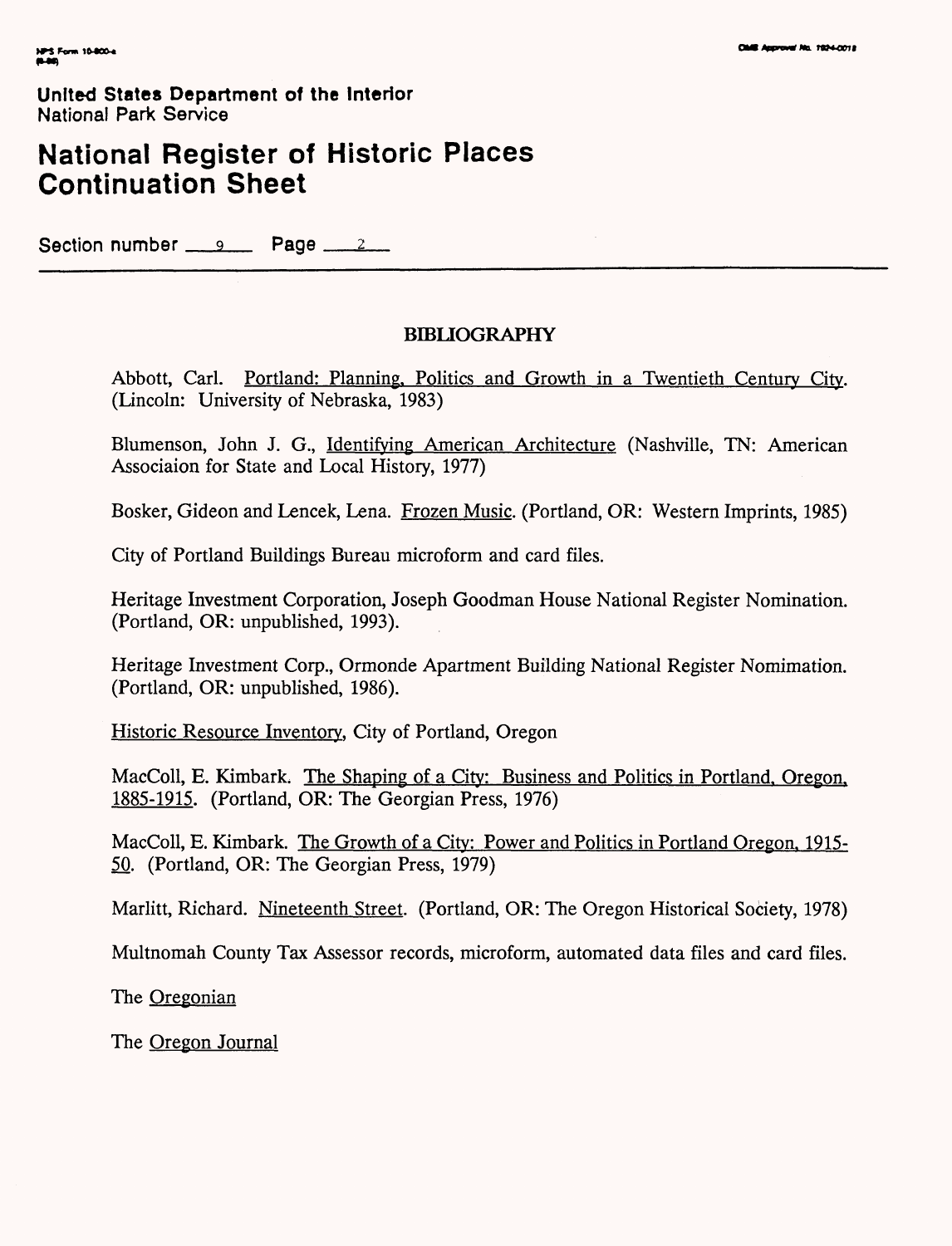$\bar{1}$ 

**United States Department of the Interior** National Park Service

# **National Register of Historic Places Continuation Sheet**

Section number  $9 \times 12 = 9$  Page  $3 \times 3 = 9$ 

Folk's Portland. Oregon City Directory (Portland, OR: Polks).

Poppeliers, John C., Chambers, S. Allen, and Schwartz, Nancy B., What Style Is It? (Washington, D.C.: Preservation Press, 1983)

Vaughan, Thomas and Ferriday, Virginia Guest. Space. Style and Structure: Building in Northwest America. (Portland, OR: Oregon Historical Society, 1974).

Whiffen, Marcus. American Architecture Since 1780: A Guide to Styles. (Cambridge: The MIT Press, 1969)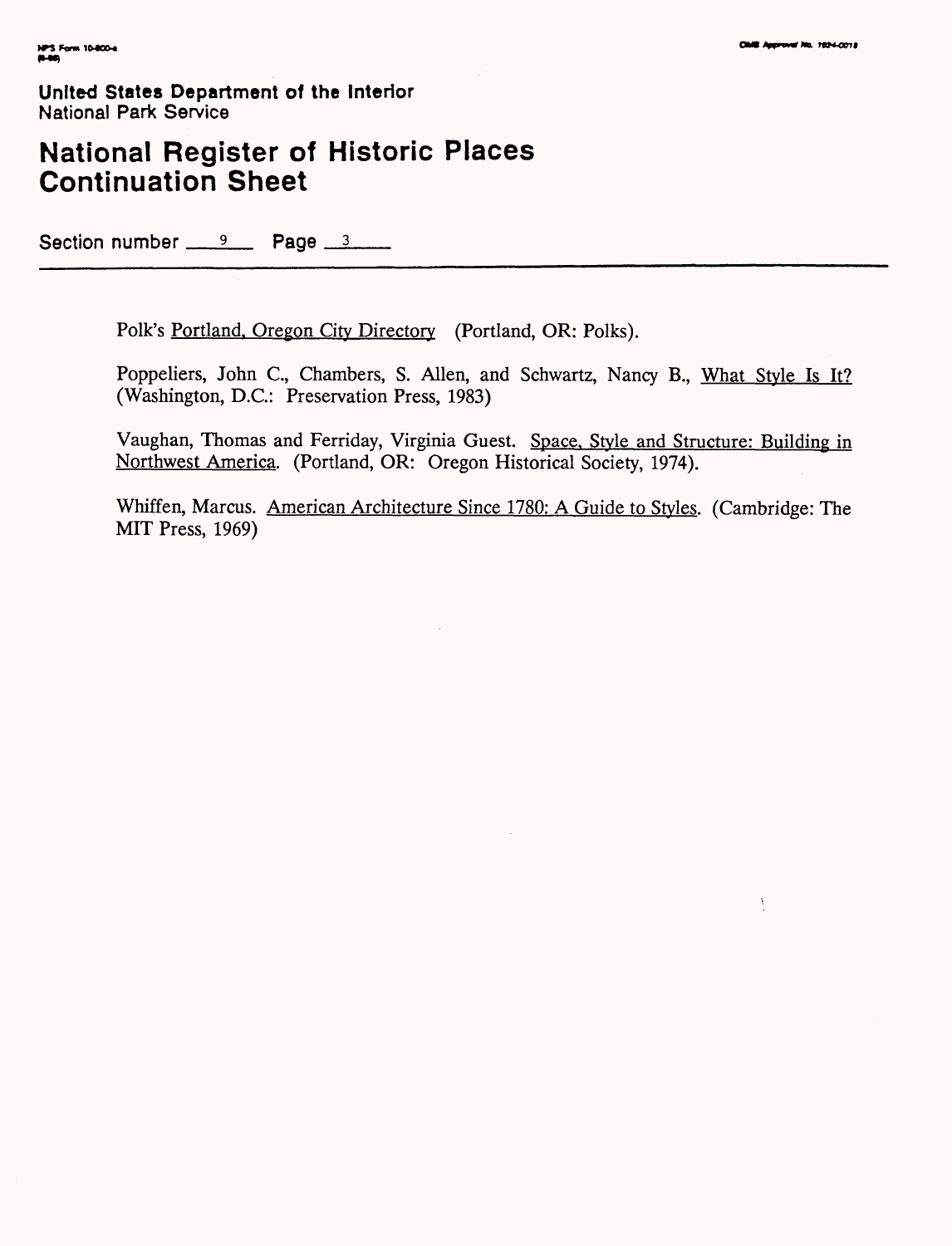Ą

**United States Department of the Interior** National Park Service

# **National Register of Historic Places Continuation Sheet**

Section number  $10$  Page  $2$ 

### **VERBAL BOUNDARY DESCRIPTION**

The Eugene Apartment Building is located on tax lot 2 of block 35, Kings 2nd Addition in Portland, Multnomah County, Oregon.

### **BOUNDARY JUSTIFICATION**

The boundary is the legally recorded boundary lines for the building for which National Register status is being requested.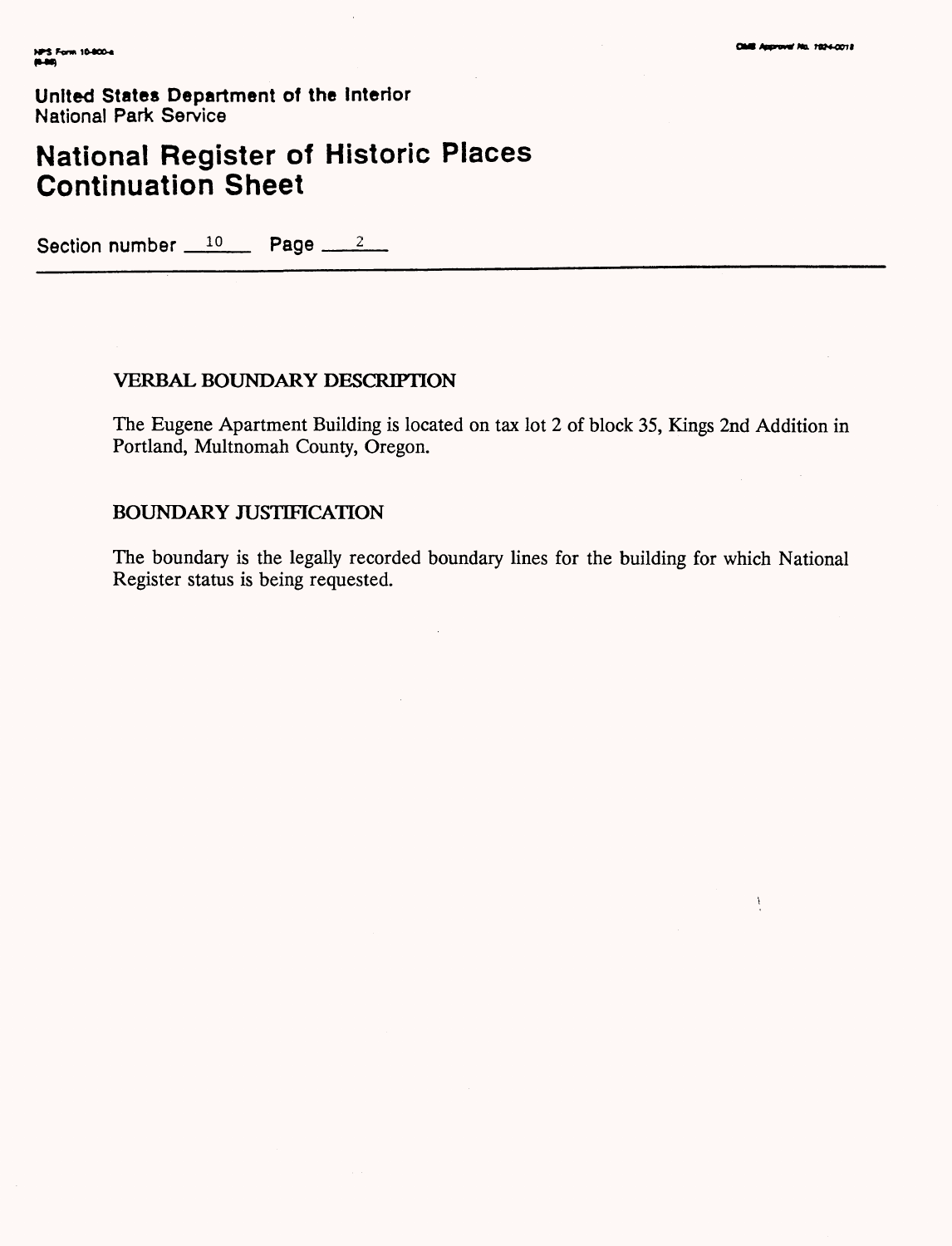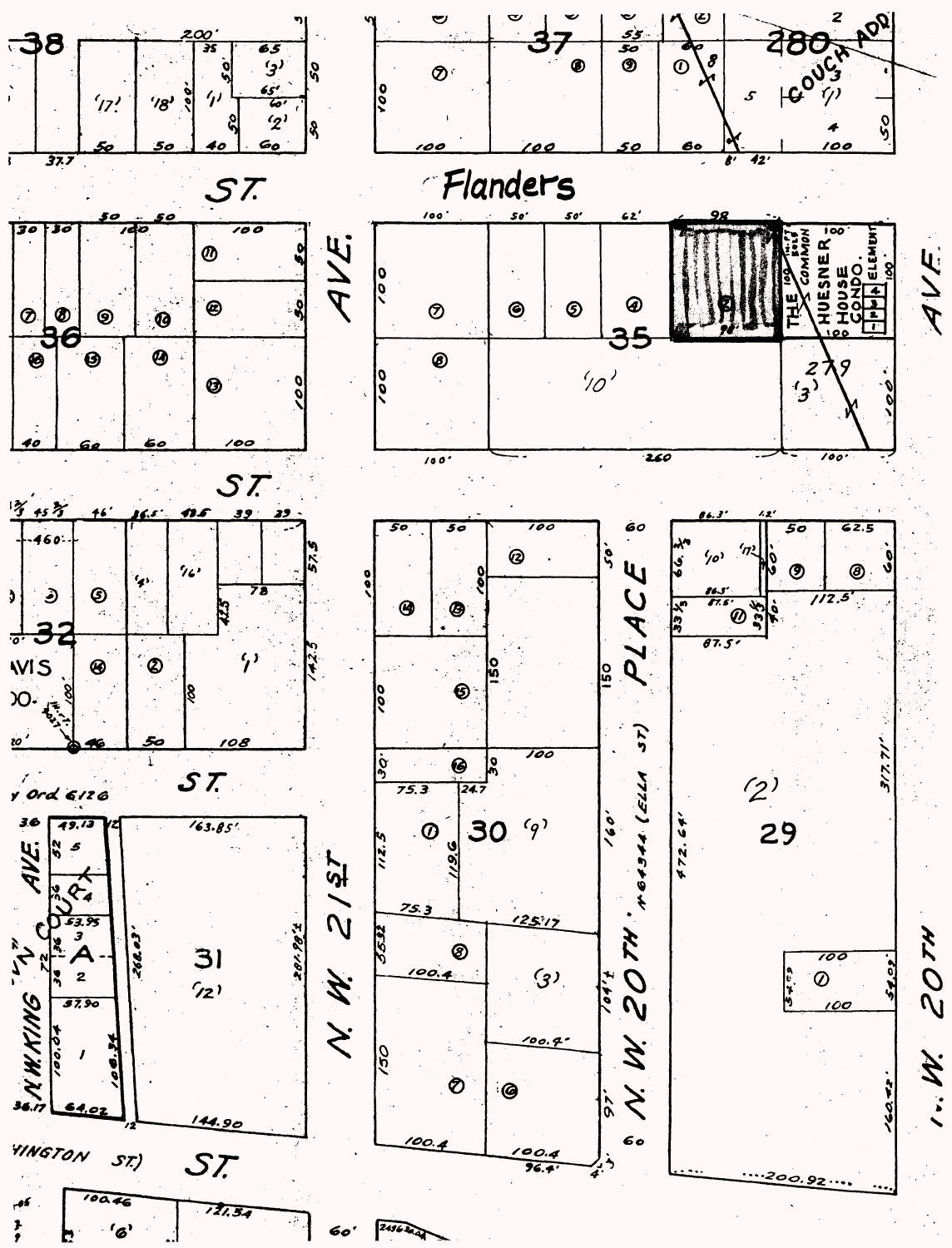The Flanders The Flanders

# 2030 NW Flanders 2030 NW Flanders

# Portland, Multnomah, Oregon Portland, Multnomah, Oregon



 $1/16" = 1"$